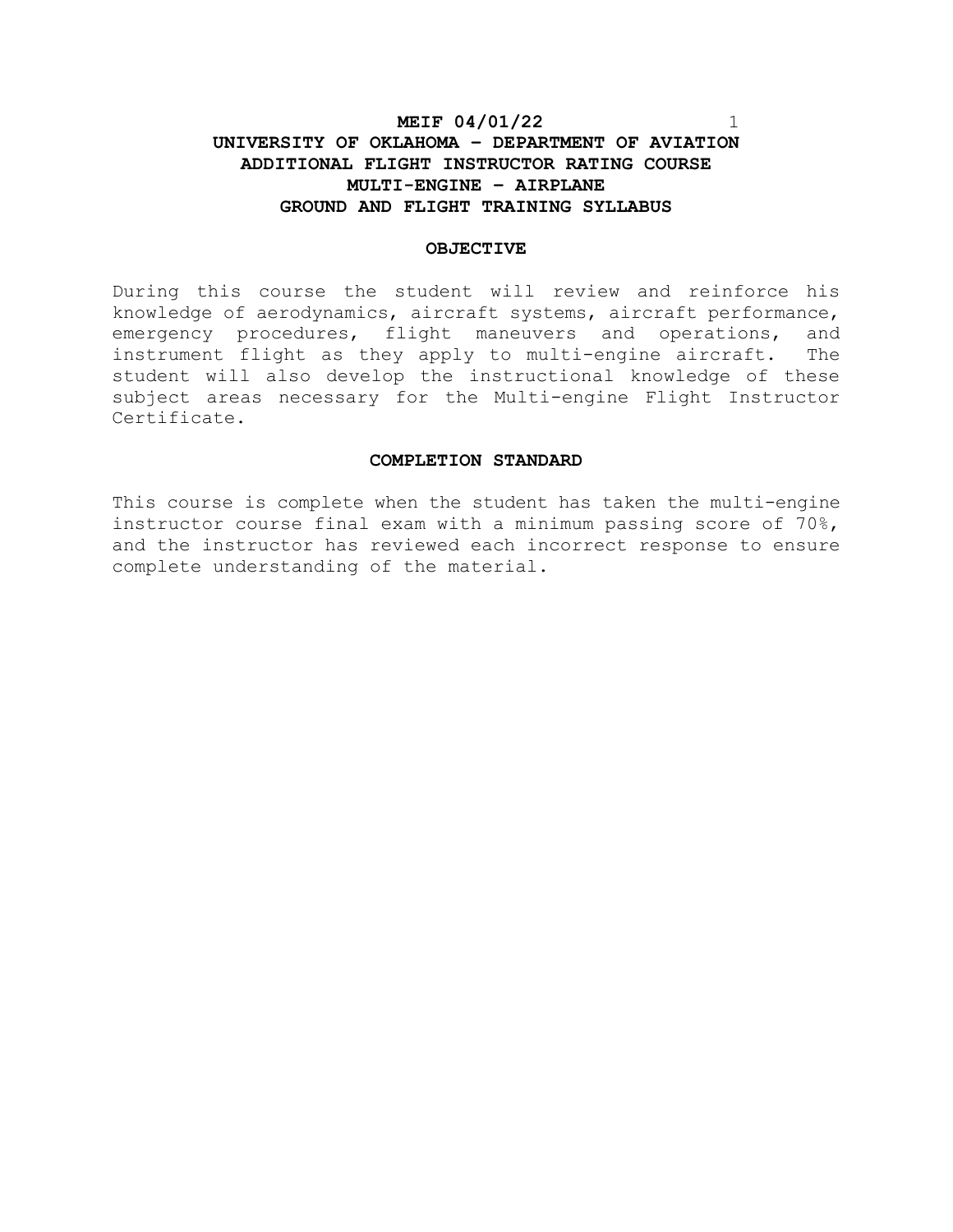# **MEIF 04/01/22** 2 **UNIVERSITY OF OKLAHOMA – DEPARTMENT OF AVIATION ADDITIONAL FLIGHT INSTRUCTOR RATING COURSE MULTI-ENGINE – AIRPLANE GROUND AND FLIGHT TRAINING SYLLABUS**

# **LESSON TIME ALLOCATION**

# **LESSON TIME**

# TOTAL 20.0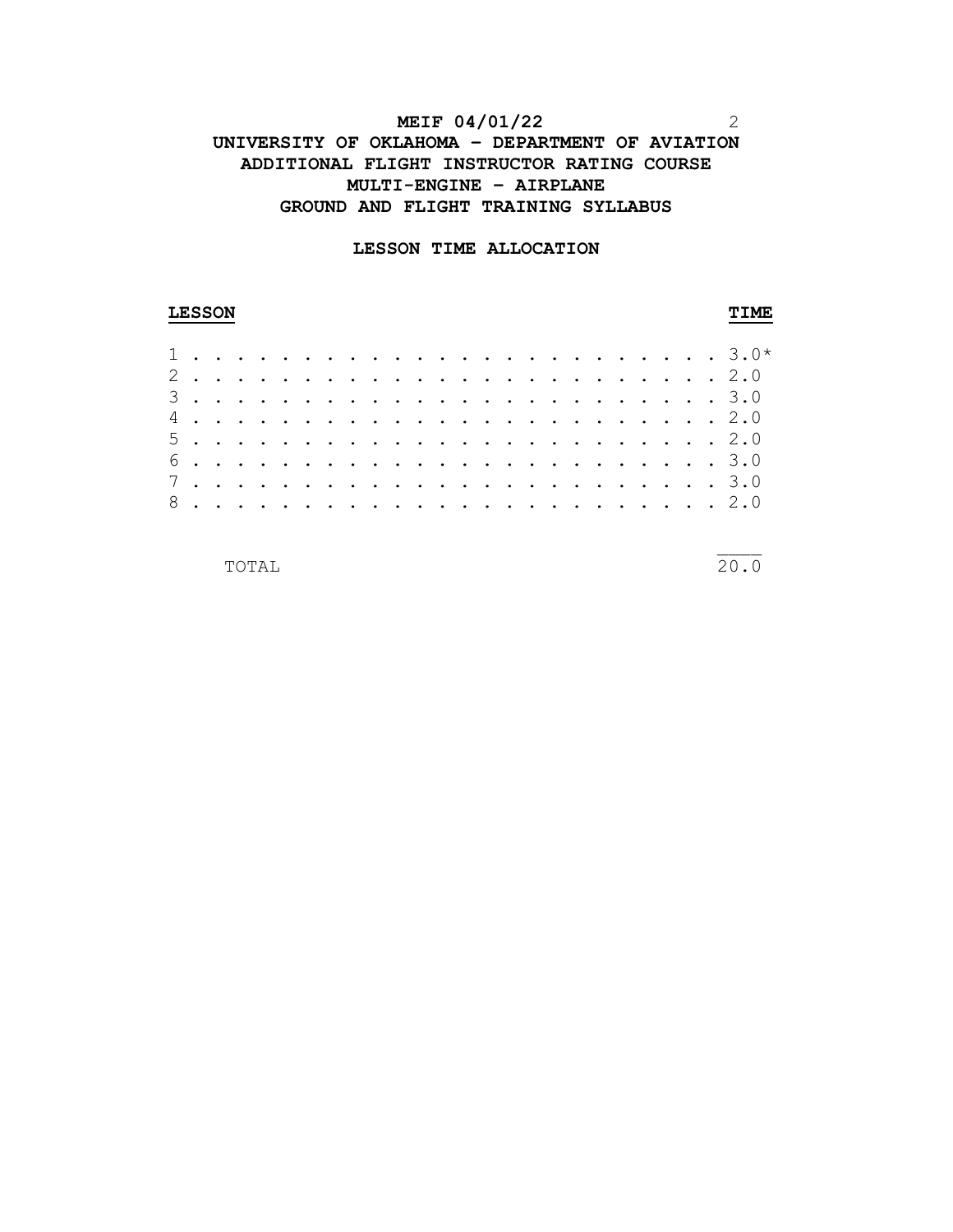# **MEIF 04/01/22** 3 **UNIVERSITY OF OKLAHOMA – DEPARTMENT OF AVIATION ADDITIONAL FLIGHT INSTRUCTOR RATING COURSE MULTI-ENGINE – AIRPLANE GROUND AND FLIGHT TRAINING SYLLABUS**

## **GROUND LESSON 1 3.0 Hours**

# **Text Reference:**

Airplane Flying Handbook, FAA-H-8083-3, Chapter 13 "Transition to Different Airplanes and Systems," Multi-Engine Manual, Jeppesen Sanderson, Chapter 2, "Understanding Your Airplane"

# **Lesson Objective:**

The student will review basic and advanced aircraft systems as well as their associated emergency procedures as they apply to multiengine aircraft and will develop instructional knowledge of these areas.

### **Content:**

- Powerplant
- Propeller Systems
- Fuel System
- Fuel Injection Systems
- Turbocharging/Supercharging
- Electrical Systems
- Hydraulic Systems
- Landing Gear Systems
- De-Icing/Anti-Icing Systems
- Cabin Heat Systems
- Pressurization Systems
- Minimum Equipment List

Basic Emergency Procedures

- Pilots Operating Handbook
- Forced Landing
- Hydraulic System Failures
- Electrical System Failures
- Landing Gear Malfunctions
- Communication/Navigation Systems Failure
- In-flight Fire
- Lost Procedures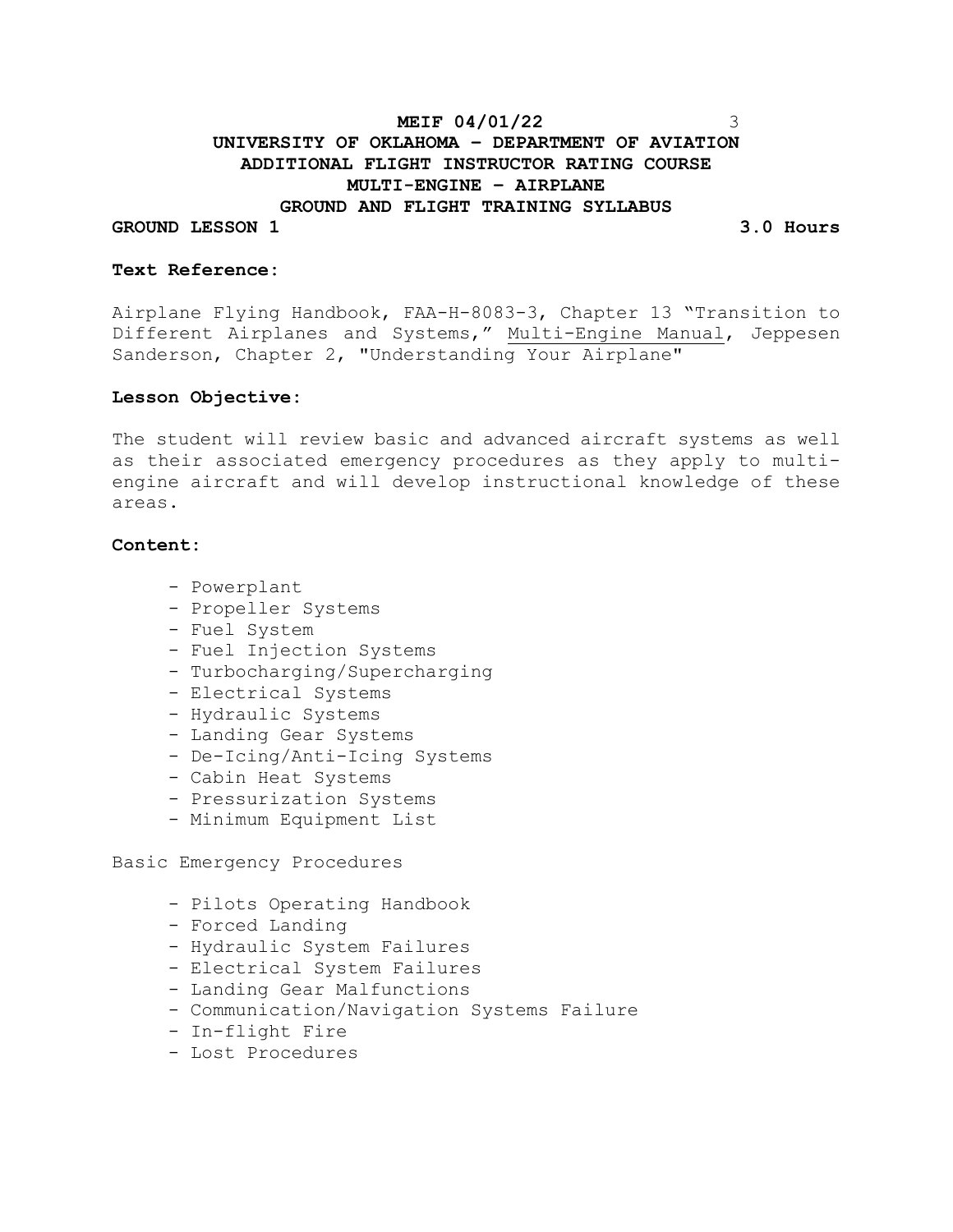# **MEIF 04/01/22** 4 **UNIVERSITY OF OKLAHOMA – DEPARTMENT OF AVIATION ADDITIONAL FLIGHT INSTRUCTOR RATING COURSE MULTI-ENGINE – AIRPLANE GROUND AND FLIGHT TRAINING SYLLABUS Ground Lesson 1 (Continued)**

# **Completion Standards:**

The student will demonstrate through oral discussion, practical demonstration, or quizzing the knowledge and understanding required to effectively teach multi-engine aircraft systems and emergency procedures.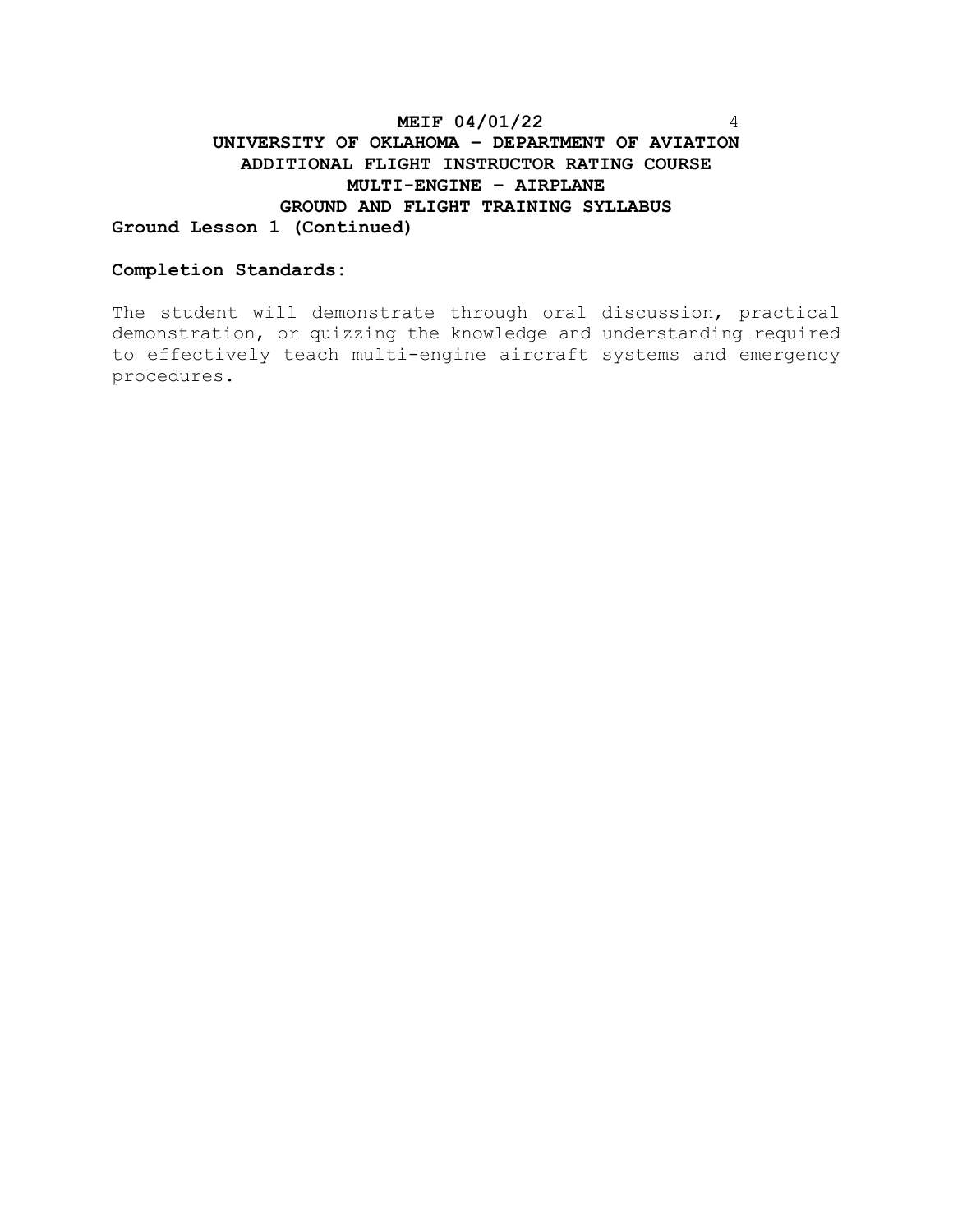# **MEIF 04/01/22** 5 **UNIVERSITY OF OKLAHOMA – DEPARTMENT OF AVIATION ADDITIONAL FLIGHT INSTRUCTOR RATING COURSE MULTI-ENGINE – AIRPLANE GROUND AND FLIGHT TRAINING SYLLABUS**

# **GROUND LESSON 2 2.0 Hours**

# **Text Reference:**

Airplane Flying Handbook, FAA-H-8083-3, Chapter 14 "Transition to a Multiengine Airplane," Multi-Engine Manual, Jeppesen Sanderson, Chapter 2, "Understanding Your Airplane"

## **Lesson Objective:**

The student will review aircraft performance considerations as they apply to multi-engine aircraft and will develop instructional knowledge of these areas.

## **Content:**

- Multi-Engine V-speeds
- Service Ceilings
- Weight and Balance Effects
- Weight and Balance Computations
- Performance Factors
- Takeoff Charts
- Accelerate/Stop Distance
- Climb Rate Charts
- Cruise Performance Charts
- Landing Distance Charts
- Stall Speed Charts
- Power/Performance Charts

## **Completion Standards:**

The student will demonstrate through oral discussion, practical demonstration, or quizzing the knowledge and understanding required to effectively teach multi-engine performance considerations.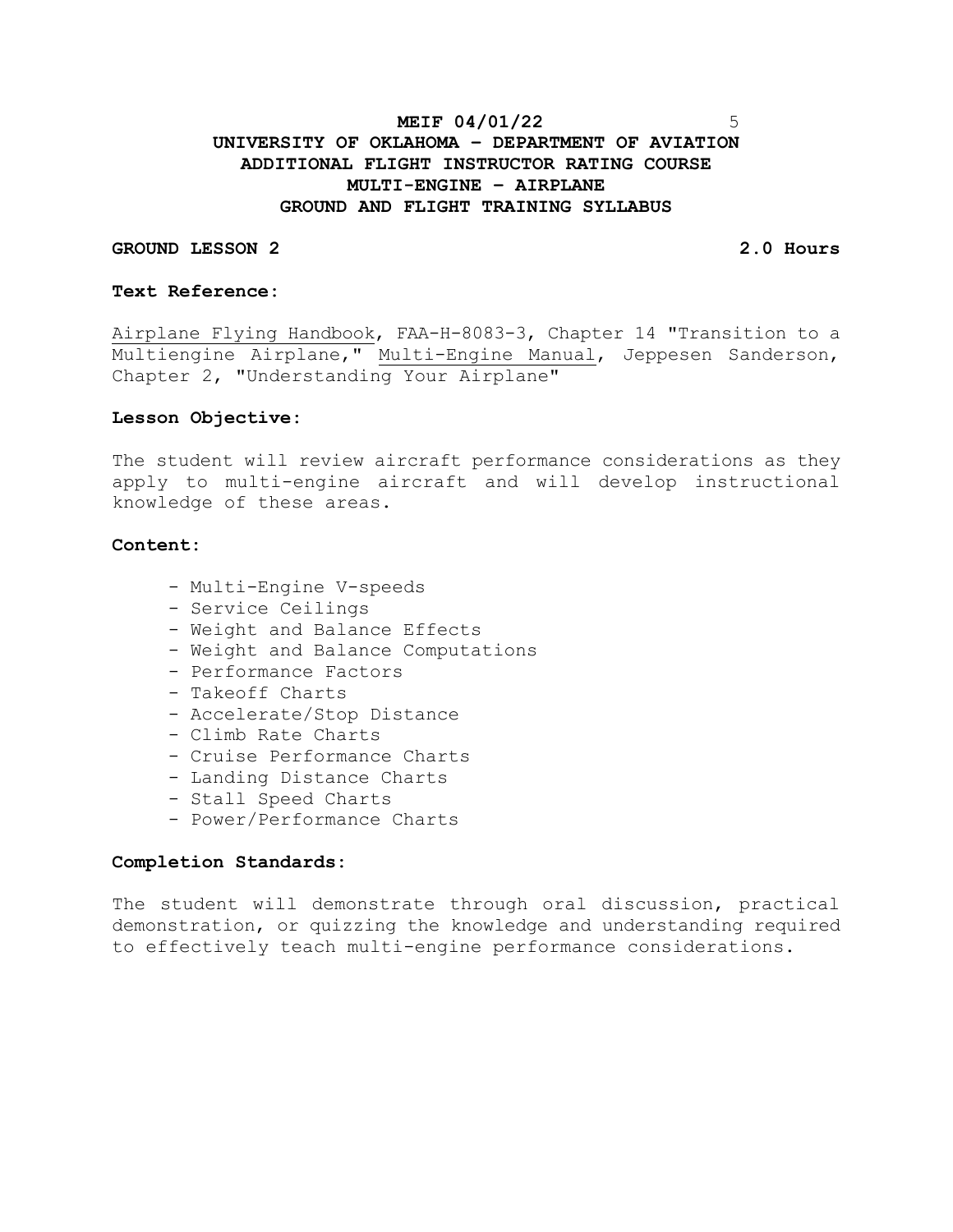# **MEIF 04/01/22** 6 **UNIVERSITY OF OKLAHOMA – DEPARTMENT OF AVIATION ADDITIONAL FLIGHT INSTRUCTOR RATING COURSE MULTI-ENGINE – AIRPLANE GROUND AND FLIGHT TRAINING SYLLABUS**

# **GROUND LESSON 3 3.0 Hours**

# **Text Reference:**

Airplane Flying Handbook, FAA-H-8083-3, Chapter 14 "Transition to a Multiengine Airplane," Multi-Engine Manual, Jeppesen Sanderson, Chapter 3, "Discovering Aerodynamics"

## **Lesson Objective:**

The student will review basic and advanced aerodynamics as they apply to multi-engine aircraft and will develop instructional knowledge of these areas.

## **Content:**

- Thrust Vectors/Induced Airflow
- Turning Tendencies
- Critical Engine
- Minimum Control Speed (Vmc)
- Stability
- Effects of Weight
- Inflight Forces (Single-engine)
- Control Application

# **Completion Standards:**

The student will demonstrate through oral discussion, practical demonstration, or quizzing the knowledge and understanding required to effectively teach the aerodynamics of multi-engine flight.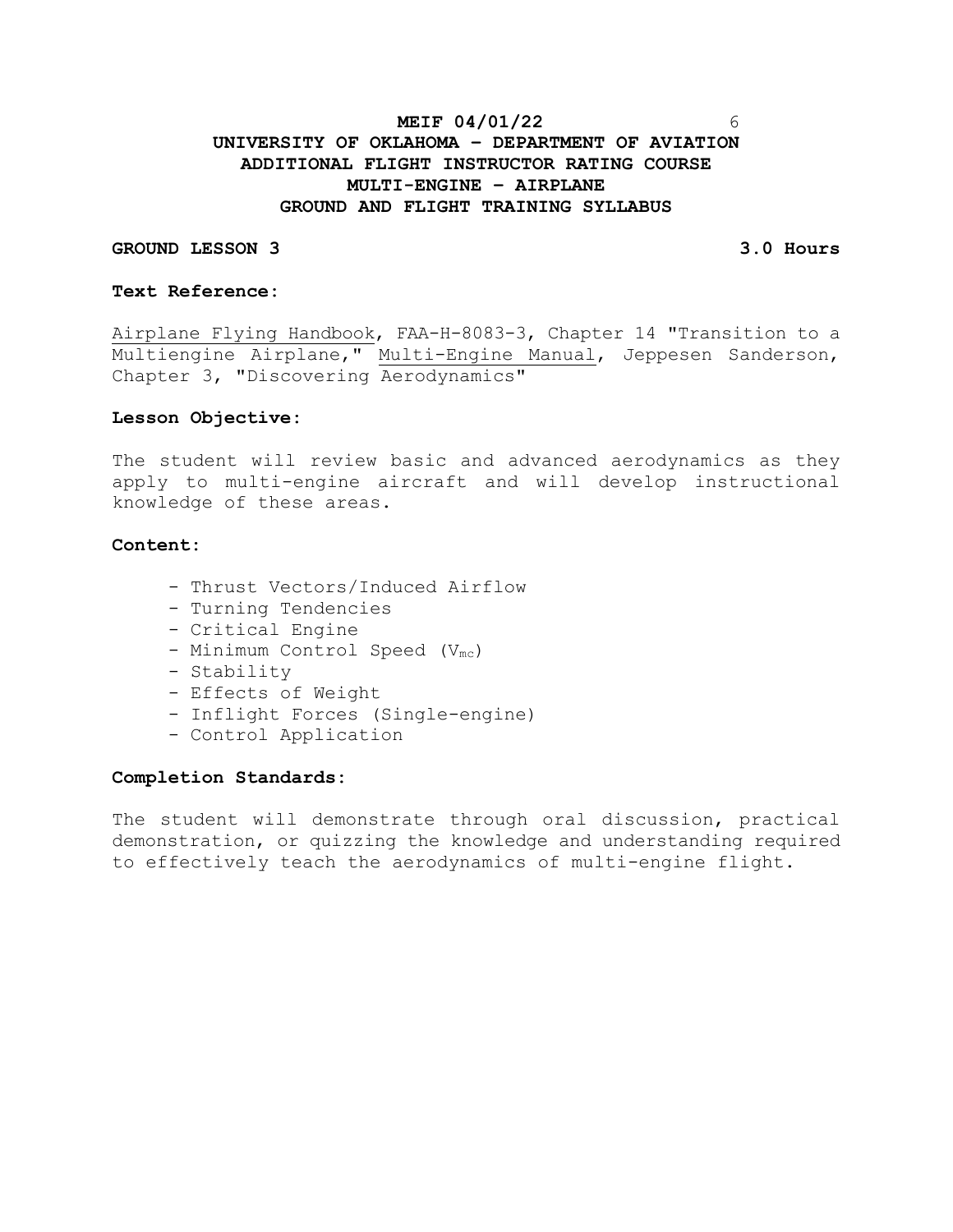# **MEIF 04/01/22** 7 **UNIVERSITY OF OKLAHOMA – DEPARTMENT OF AVIATION ADDITIONAL FLIGHT INSTRUCTOR RATING COURSE MULTI-ENGINE – AIRPLANE GROUND AND FLIGHT TRAINING SYLLABUS**

# **GROUND LESSON 4 2.0 Hours**

Intermediate Exam

# **Completion Standards:**

The student will complete the Intermediate Exam with a minimum passing score of 70%, and the instructor will review each incorrect response to ensure complete understanding of the material.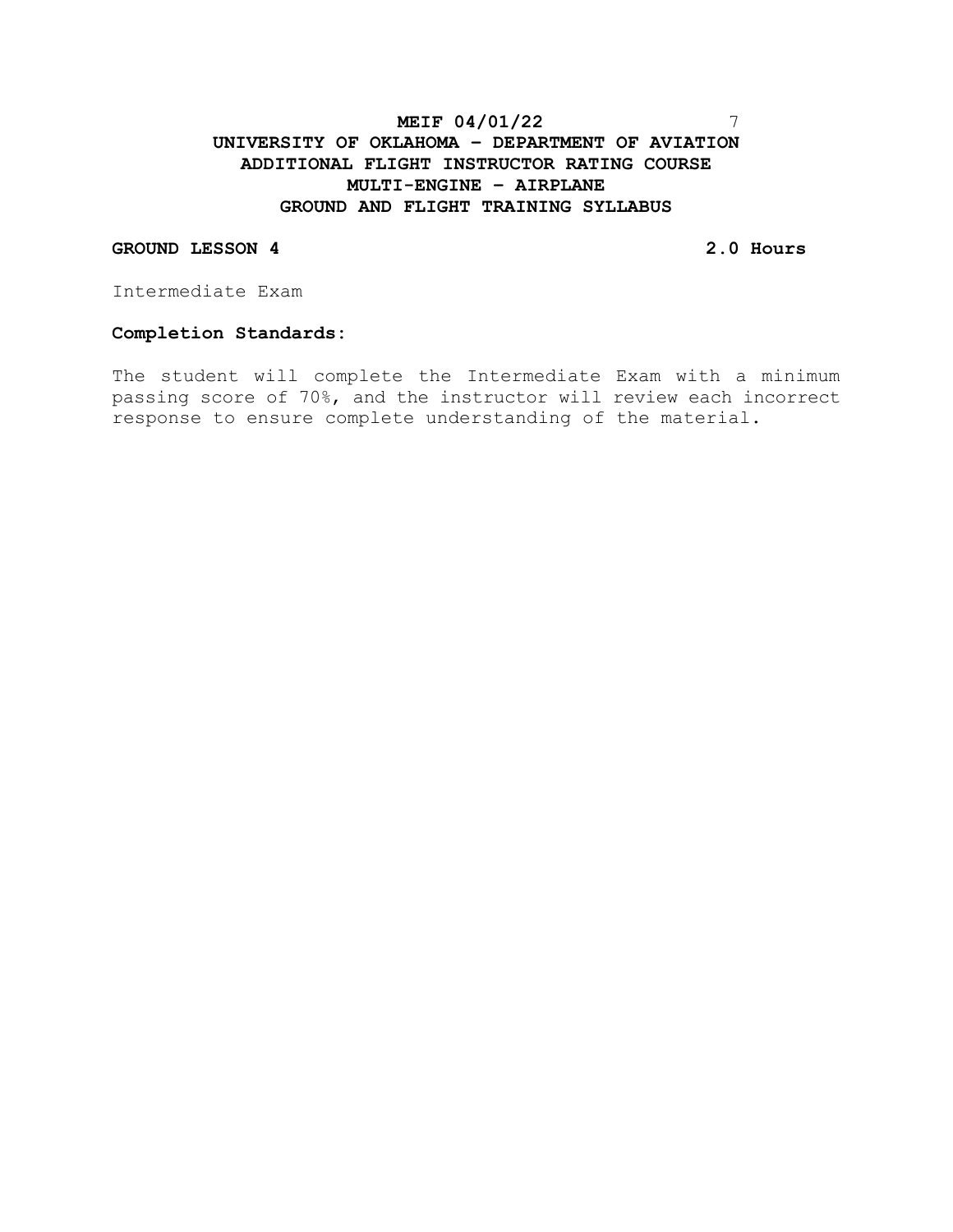# **MEIF 04/01/22** 8 **UNIVERSITY OF OKLAHOMA – DEPARTMENT OF AVIATION ADDITIONAL FLIGHT INSTRUCTOR RATING COURSE MULTI-ENGINE – AIRPLANE GROUND AND FLIGHT TRAINING SYLLABUS**

### **GROUND LESSON 5 2.0 Hours**

# **Text Reference:**

14 CFR, Section 61, Subpart H "Flight Instructors" Commercial Pilot Practical Test Standards, "For Airplane Singleand Multi-Engine Land and Sea" Private Pilot Practical Test Standards "For Airplane Multi-Engine Land and Sea" Flight Instructor Practical Test Standards "For Airplane Multi-Engine Land and Sea"

## **Lesson Objective:**

The student will understand the regulatory requirements for providing multi-engine flight instruction, determining Areas of Operation (AO's) that must be evaluated when a multi-engine rating is added to an existing pilot certificate, safety considerations for actual and simulated engine failures and single engine maneuvers and requirements for satisfactory performance for each AO.

# **Content:**

- Regulatory requirements to provide instruction
- Determining AO's that must be evaluated for multi add on to an existing pilot certificate
- Requirements for satisfactory performance for each AO
- Safety Considerations (emphasis on altitudes and airspeeds at which the following maneuvers are conducted)
	- -- Simulated engine failure during takeoff
	- -- Simulated engine failure after liftoff
	- -- Maneuvering with one engine inoperative
	- -- Slow flight and stalls
	- $--$  V<sub>MC</sub> Demonstration
	- -- Engine failure during flight
	- -- Instrument and visual approach-one engine inoperative

# **Completion Standards:**

The student will demonstrate through oral discussion, practical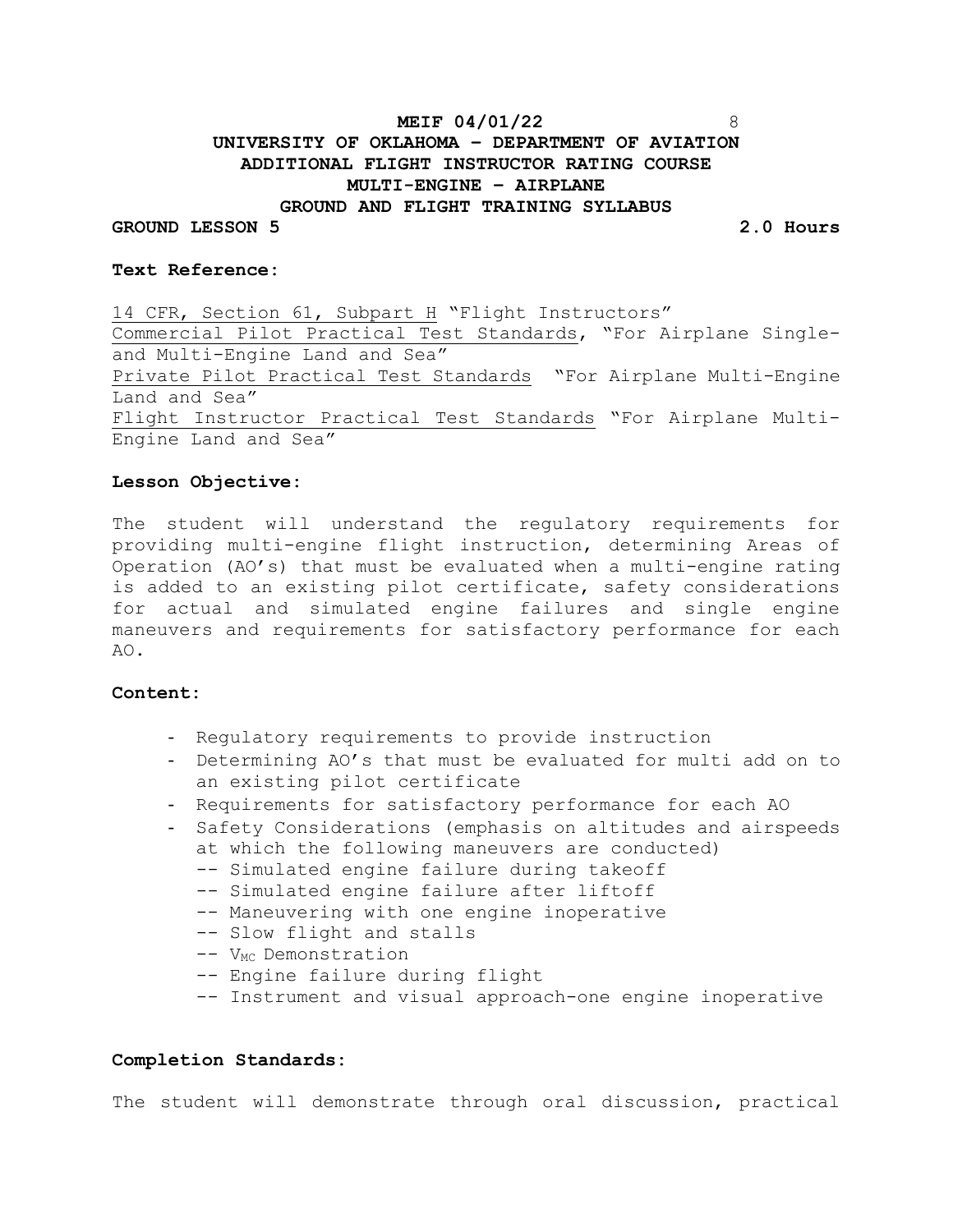# **MEIF 04/01/22** 9

# **UNIVERSITY OF OKLAHOMA – DEPARTMENT OF AVIATION ADDITIONAL FLIGHT INSTRUCTOR RATING COURSE MULTI-ENGINE – AIRPLANE**

# **GROUND AND FLIGHT TRAINING SYLLABUS**

demonstration, or quizzing the knowledge and understanding of multi-engine regulatory and practical instruction considerations.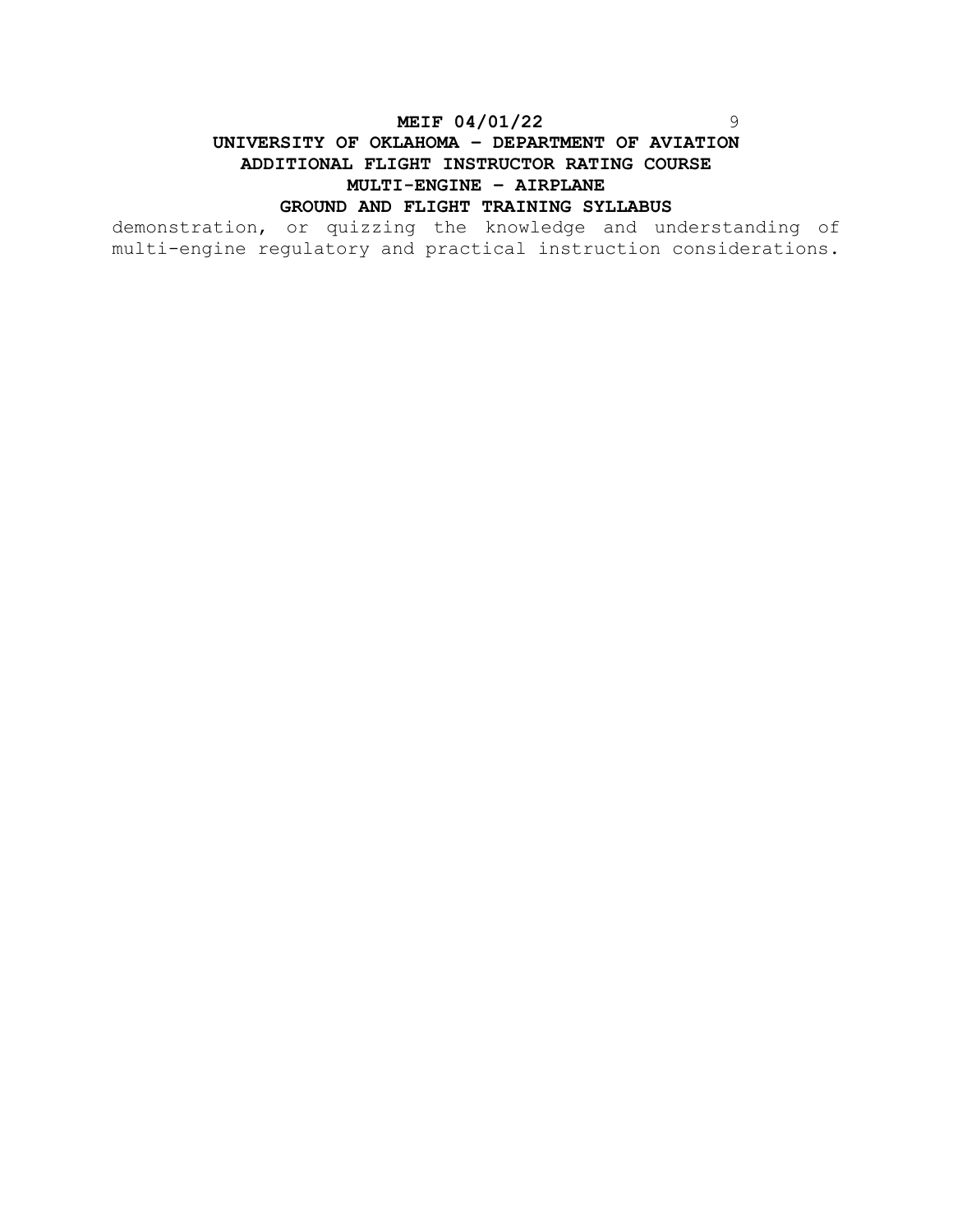# **MEIF 04/01/22** 10 **UNIVERSITY OF OKLAHOMA – DEPARTMENT OF AVIATION ADDITIONAL FLIGHT INSTRUCTOR RATING COURSE MULTI-ENGINE – AIRPLANE GROUND AND FLIGHT TRAINING SYLLABUS**

# **GROUND LESSON 6 3.0 Hours**

# **Text Reference:**

Multi-Engine Manual, Jeppesen Sanderson, Chapter 4, "Performing Maneuvers and Procedures"

# **Lesson Objective:**

The student will review normal operations and maneuvers for multiengine aircraft and will develop instructional knowledge of these areas.

# **Content:**

- Normal Preflight Inspection
- Normal Takeoff and Landing -- Ground Operations
- Maximum Performance Takeoff and Landing
- Go-around
- Steep Power Turns
- Maneuvering During Slow Flight
- Stalls
- Private and Commercial Flight Maneuvers
- Emergency Operations
- Spin Recognition and Recovery

# **Completion Standards:**

The student will demonstrate through oral discussion, practical demonstration, or quizzing the knowledge and understanding required to effectively teach normal operations and maneuvers for multiengine aircraft.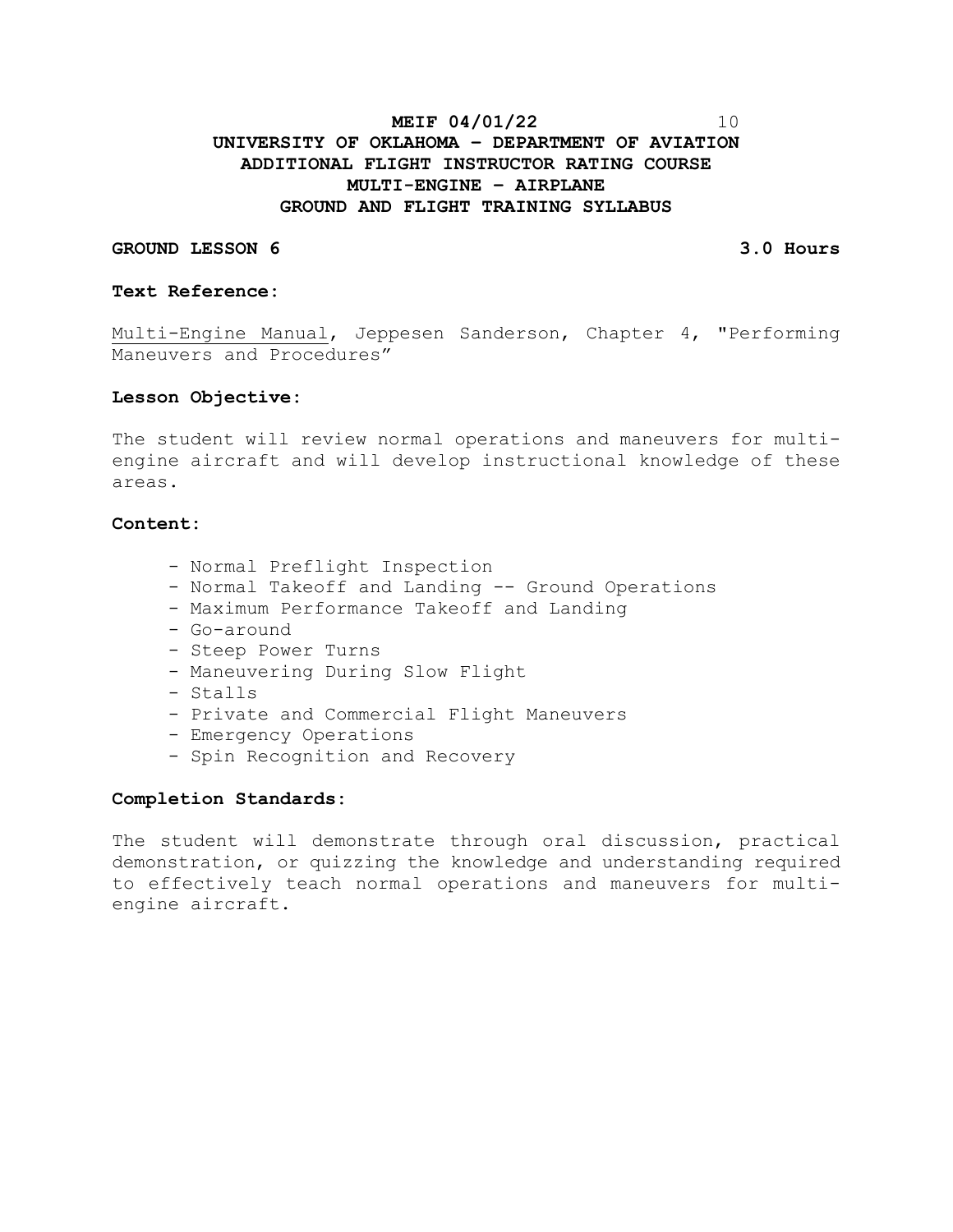# **MEIF 04/01/22** 11 **UNIVERSITY OF OKLAHOMA – DEPARTMENT OF AVIATION ADDITIONAL FLIGHT INSTRUCTOR RATING COURSE MULTI-ENGINE – AIRPLANE GROUND AND FLIGHT TRAINING SYLLABUS**

# **GROUND LESSON 7 3.0 Hours**

# **Text Reference:**

Airplane Flying Handbook, FAA-H-8083-3 "Transition a Multiengine Airplane," Instrument Flying Handbook FAA-H-8083-15, Multi-Engine Manual, Jeppesen Sanderson, Chapter 5, "Mastering Engine-Out Operations"

## **Lesson Objective:**

The student will review general engine failure procedures, engineout maneuvers, and instrument flight procedures as applied to multi-engine aircraft and will develop instructional knowledge of these subject areas.

#### **Content:**

- Engine Failure
- Engine Shutdown/Restart
- Propeller Feathering/Unfeathering
- Takeoff and Landing
- Climb and Enroute
- Vmc Demonstration
- Drag Demonstration
- Spin Recognition and Recovery
- Aircraft Control
- Cockpit Management
- IFR Planning
- Instrument Approaches
- Engine Failure En route
- Engine Failure -- Straight and Level/Turns
- Instrument Approach With One Engine Inoperative

## **Completion Standards:**

The student will demonstrate through oral discussion, practical demonstration, or quizzing the knowledge and understanding required to effectively teach general engine failure procedures, engine-out maneuvers, and instrument flight procedures in multi-engine aircraft.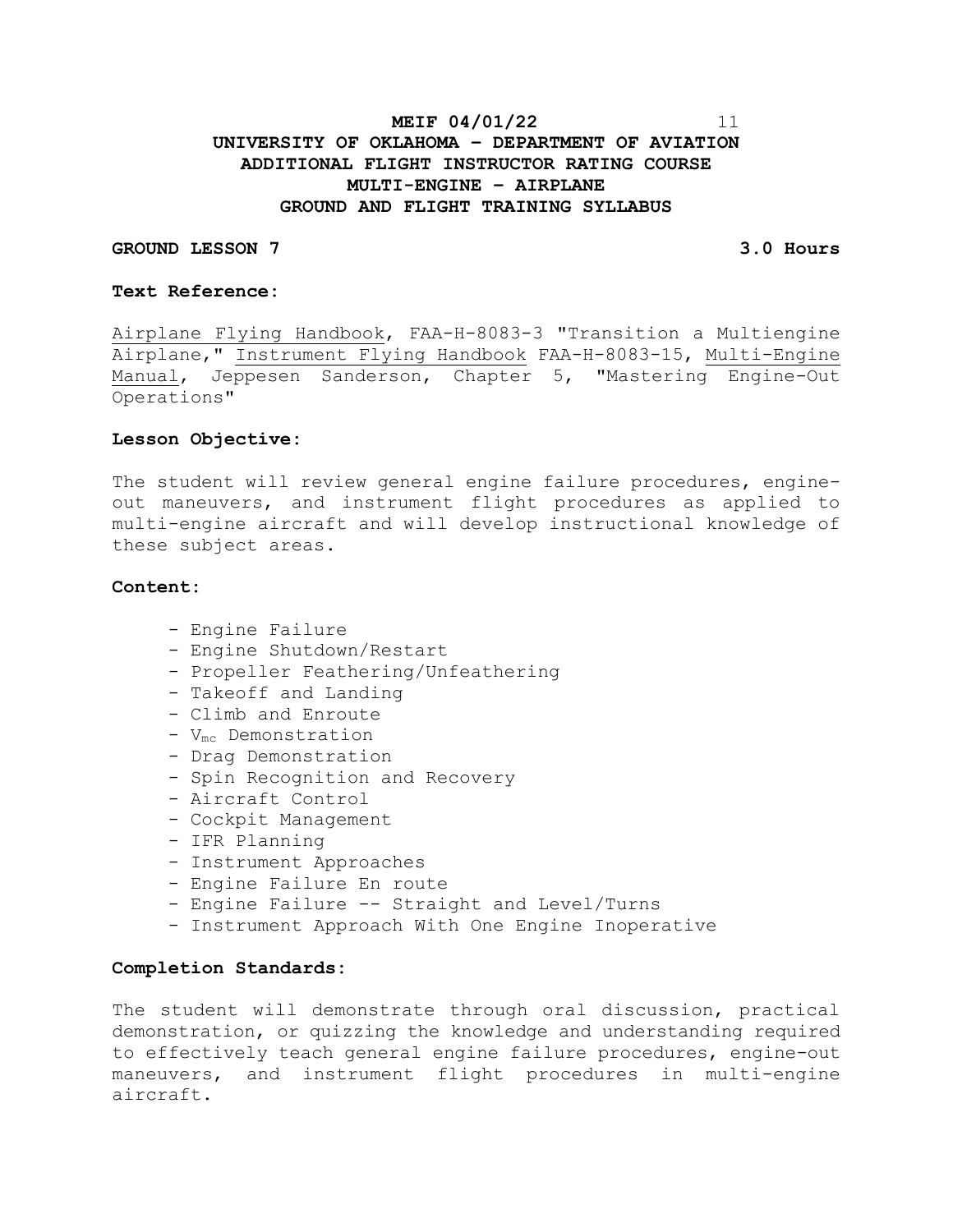# **MEIF 04/01/22** 12 **UNIVERSITY OF OKLAHOMA – DEPARTMENT OF AVIATION ADDITIONAL FLIGHT INSTRUCTOR RATING COURSE MULTI-ENGINE – AIRPLANE GROUND AND FLIGHT TRAINING SYLLABUS**

# **GROUND LESSON 8 2.0 Hours**

Final Exam

# **Completion Standards:**

The student will complete the Final Exam with a minimum passing score of 70%, and the instructor will review each incorrect response to ensure complete understanding of the material.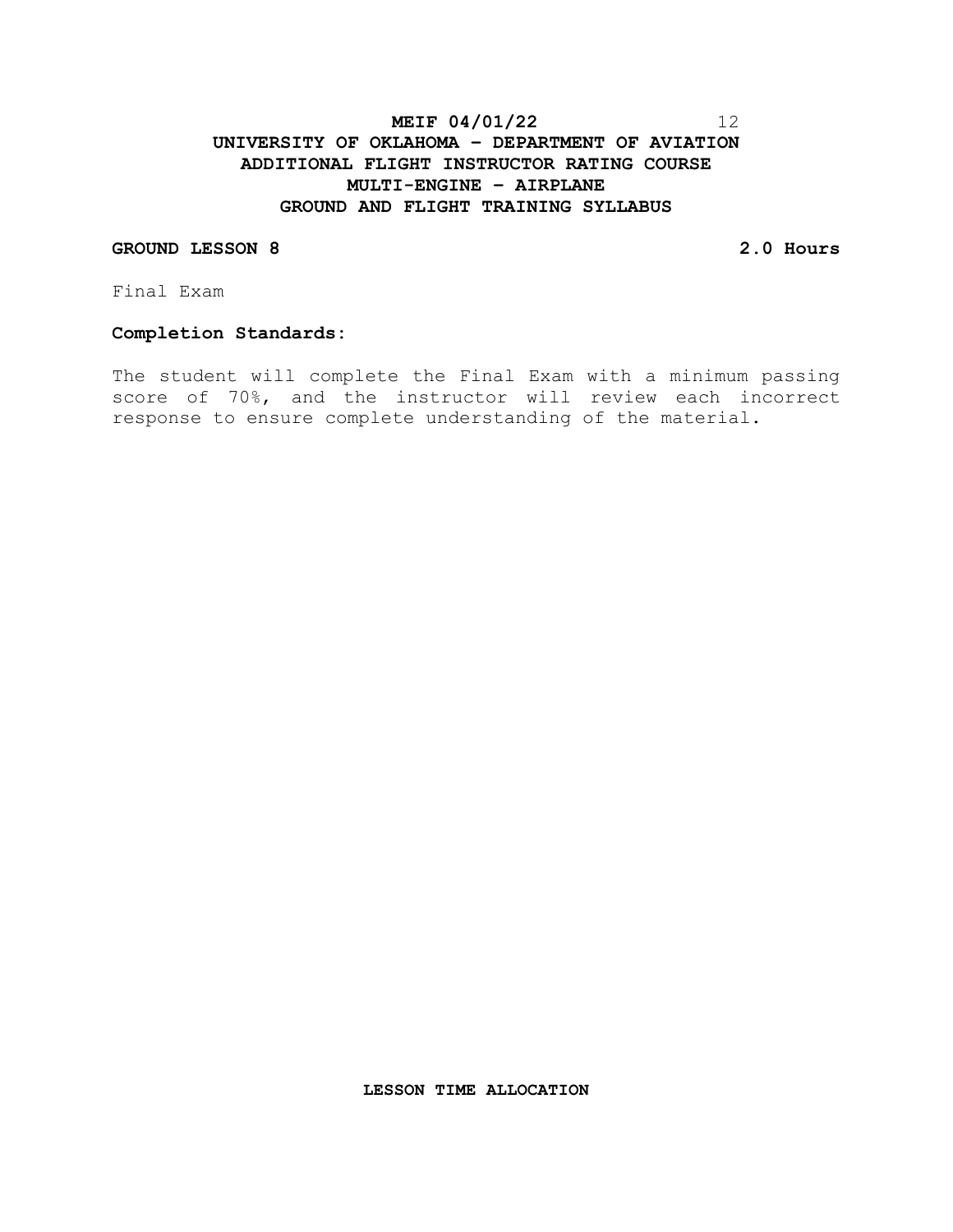# **MEIF 04/01/22** 13 **UNIVERSITY OF OKLAHOMA – DEPARTMENT OF AVIATION ADDITIONAL FLIGHT INSTRUCTOR RATING COURSE MULTI-ENGINE – AIRPLANE GROUND AND FLIGHT TRAINING SYLLABUS**

#### **LESSON DUAL**

| 1  |                      |           |           |           |           |           |           |   |   |           |           |           |           |           |           |           |                      | $\ddot{\phantom{a}}$ | $1.0*$ |
|----|----------------------|-----------|-----------|-----------|-----------|-----------|-----------|---|---|-----------|-----------|-----------|-----------|-----------|-----------|-----------|----------------------|----------------------|--------|
| 2  | $\ddot{\phantom{0}}$ |           |           |           |           |           |           |   |   |           | ٠         |           |           |           |           |           | $\bullet$            |                      | 1.0    |
| 3  | $\ddot{\phantom{0}}$ | $\bullet$ | $\bullet$ |           |           |           |           |   |   |           | ٠         |           |           |           |           | $\bullet$ | $\bullet$            | $\ddot{\phantom{0}}$ | 1.5    |
| 4  | $\ddot{\phantom{0}}$ |           |           |           |           | ٠         |           | ٠ | ٠ | ٠         |           |           |           |           |           | $\bullet$ | $\bullet$            | $\bullet$            | 2.0    |
| 5  | $\ddot{\phantom{a}}$ | $\bullet$ | $\bullet$ |           |           |           | ٠         | ٠ |   |           | $\bullet$ | $\bullet$ | ٠         | $\bullet$ | $\bullet$ | $\bullet$ | $\bullet$            | $\ddot{\phantom{a}}$ | 2.0    |
| 6  | $\ddot{\phantom{0}}$ | $\bullet$ | $\bullet$ |           |           |           |           |   |   | ٠         | $\bullet$ |           |           | $\bullet$ | $\bullet$ | $\bullet$ | $\bullet$            | $\ddot{\phantom{a}}$ | 2.0    |
| 7  | $\ddot{\phantom{a}}$ | $\bullet$ | $\bullet$ | $\bullet$ |           | $\bullet$ | ٠         | ٠ |   | ٠         | $\bullet$ | ٠         | ٠         | $\bullet$ | $\bullet$ | $\bullet$ | $\ddot{\phantom{0}}$ | $\ddot{\phantom{a}}$ | 2.0    |
| 8  | $\ddot{\phantom{a}}$ | $\bullet$ |           |           |           |           |           |   |   |           |           |           |           | ٠         |           | $\bullet$ | $\ddot{\phantom{0}}$ | $\ddot{\phantom{a}}$ | 2.0    |
| 9  | $\ddot{\phantom{0}}$ | $\bullet$ | $\bullet$ | ٠         | $\bullet$ |           | $\bullet$ |   |   | ٠         | $\bullet$ |           | $\bullet$ | $\bullet$ |           | $\bullet$ | $\bullet$            | $\ddot{\phantom{a}}$ | 2.0    |
| 10 | $\ddot{\phantom{0}}$ | $\bullet$ |           |           |           |           |           |   |   | ٠         |           |           | ٠         | ٠         |           | $\bullet$ | $\ddot{\phantom{0}}$ | $\ddot{\phantom{a}}$ | 2.0    |
| 11 | $\ddot{\phantom{a}}$ |           |           |           | $\bullet$ |           |           |   |   | $\bullet$ | ٠         |           | $\bullet$ | $\bullet$ |           | $\bullet$ | $\bullet$            | $\overline{a}$       | 2.0    |
| 12 | $\ddot{\phantom{a}}$ | $\bullet$ | $\bullet$ | $\bullet$ | ٠         | ٠         | ٠         | ٠ |   |           | ٠         |           | $\bullet$ | $\bullet$ | $\bullet$ | $\bullet$ | $\ddot{\phantom{0}}$ | $\ddot{\phantom{a}}$ | 2.0    |
| 13 | $\ddot{\phantom{0}}$ | $\bullet$ | $\bullet$ |           | ٠         |           |           | ٠ | ٠ | ٠         |           |           | ٠         | $\bullet$ |           | $\bullet$ | $\bullet$            | $\overline{a}$       | 2.0    |
| 14 |                      |           |           |           |           |           |           |   |   |           |           |           |           |           |           |           |                      |                      | 1.5    |
|    |                      |           |           |           |           |           |           |   |   |           |           |           |           |           |           |           |                      |                      |        |

## Totals 25.0 Hours

\* The individual lesson times shown on this table are for instructor/student guidance only, they are not mandatory for a given lesson. However, the total in each category should be attained at the completion of the stage to insure the student will acquire at least the minimum amount of instruction required by FAR Part 141.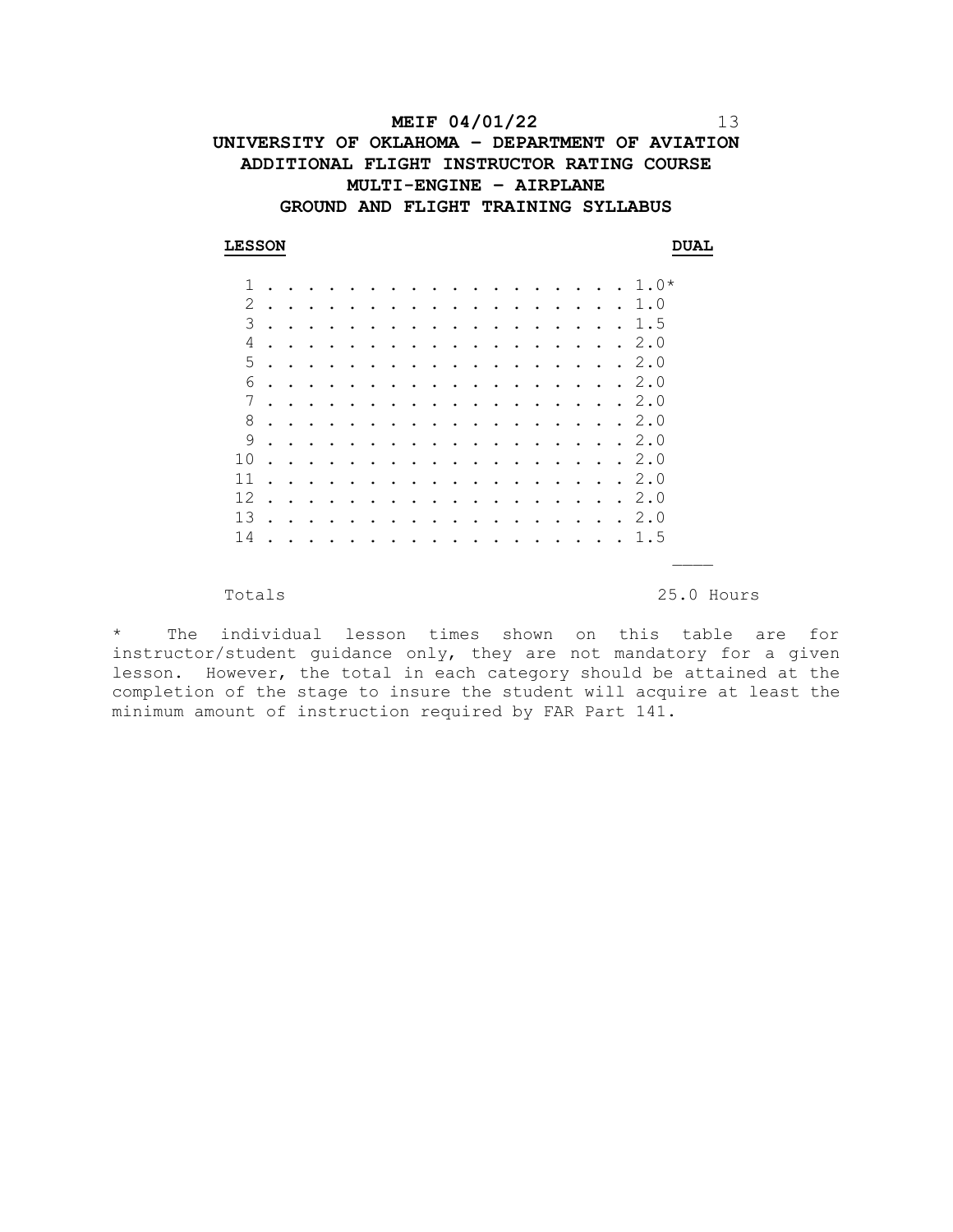# **MEIF 04/01/22** 14 **UNIVERSITY OF OKLAHOMA – DEPARTMENT OF AVIATION ADDITIONAL FLIGHT INSTRUCTOR RATING COURSE MULTI-ENGINE – AIRPLANE GROUND AND FLIGHT TRAINING SYLLABUS**

# **FLIGHT LESSON 1 DUAL - LOCAL**

#### **Lesson Objective:**

During this lesson, the student will become acquainted with the training airplane from the right seat. The student will review attitude, power settings and configurations required for the performance of the listed maneuvers and procedures. Training will review both visual reference (VR) and instrument reference (IR).

## **Content:**

#### **Lesson Introduction**

Preflight Preparation

- Certificates and Documents
- Obtaining Weather Information

Multi-Engine Operations

- Operation of Airplane Systems
- Determining Performance and Limitations

Ground Operations

- Visual Inspection
- Cockpit Management
- Engine Starting
- Taxiing: Normal, Crosswind
- Pre-takeoff Check

Airport and Runway Markings and Lighting

Normal Takeoffs and Climbs

Traffic Pattern Operations

Radio Communications and ATC Light Signals

Visual Scanning and Collision Avoidance

Straight and Level Flight (VR-IR)

Level Turns (VR-IR)

## **FLIGHT LESSON 1 (Continued)**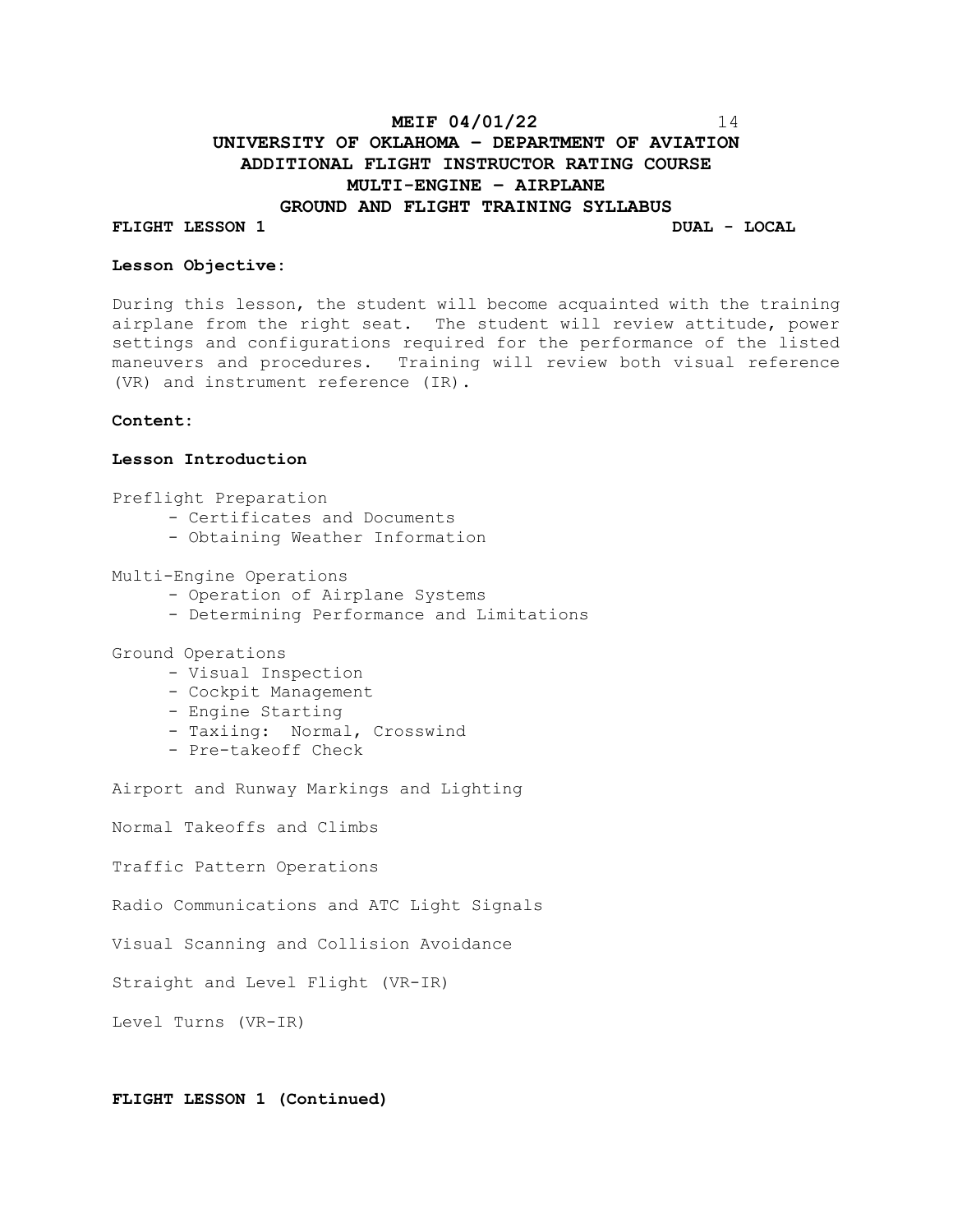# **MEIF 04/01/22** 15 **UNIVERSITY OF OKLAHOMA – DEPARTMENT OF AVIATION ADDITIONAL FLIGHT INSTRUCTOR RATING COURSE MULTI-ENGINE – AIRPLANE GROUND AND FLIGHT TRAINING SYLLABUS**

Climbs (VR-IR)

- Straight
- Turning

Descents (VR-IR)

- Straight
	- Turning

Slow Flight

Stalls

- Power On
- Power Off
- Accelerated

Steep Turns

Drag Changes for Various Configurations

Normal Approach and Landings

After Landing Procedures

## **Completion Standards:**

At the completion of this lesson, the student will be able to perform all the listed ground procedures from the right seat without assistance. During takeoff and landings, the student will demonstrate good directional control and maintain lift-off, climb, approach and touch down speeds within 10 knots of the correct speed. Straight and level flight, climbs and descents will be performed while maintaining airspeed within 10 knots, roll outs from turns within 15 degrees of assigned headings and specific altitudes within 150'. In addition, the student will be able to demonstrate the correct flight procedure for maneuvering during slow flight, steep power turns, and correct entry and recovery procedures for stalls from the right seat. All maneuvers at critically slow airspeed must be completed no lower than 3500' AGL.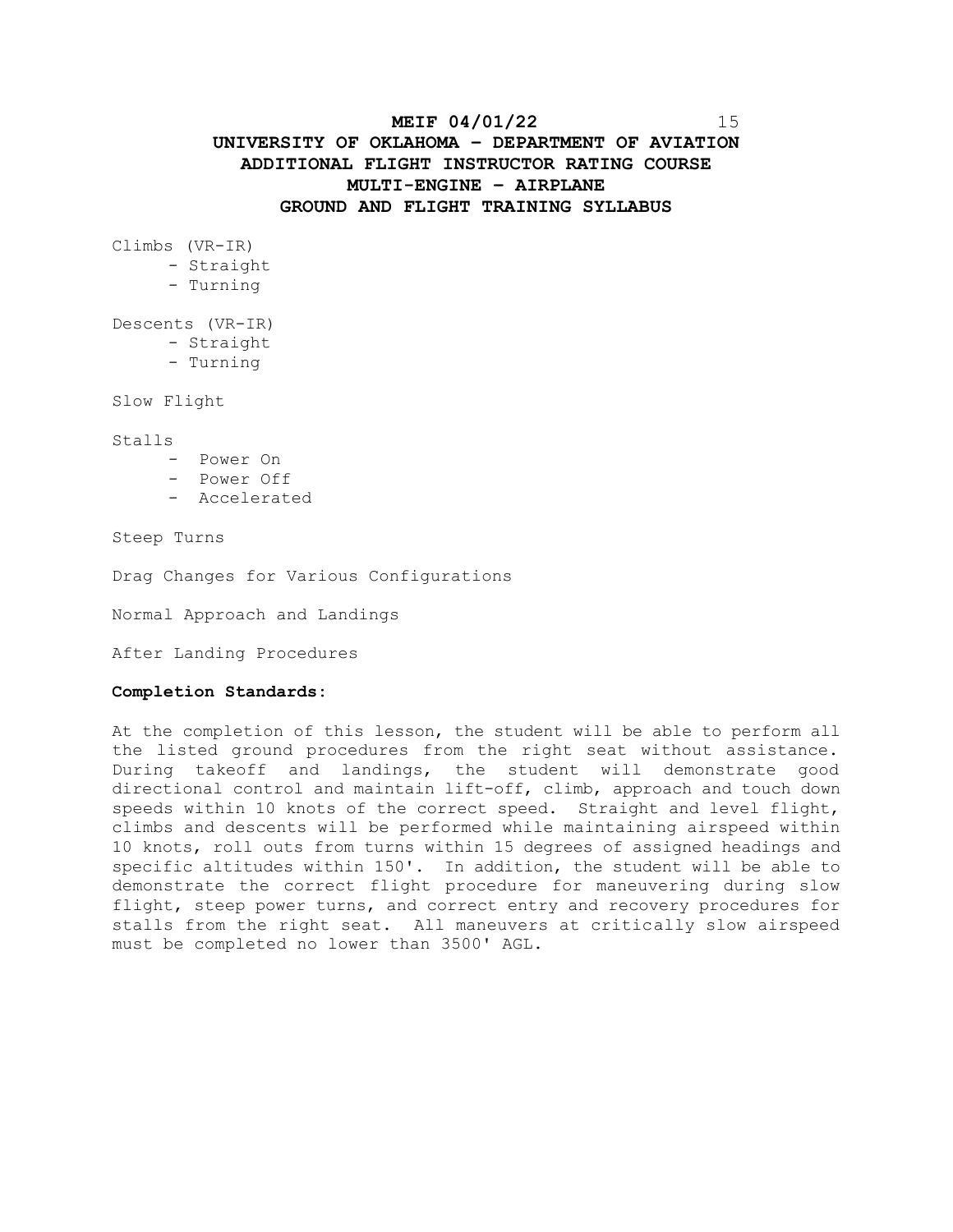# **MEIF 04/01/22** 16 **UNIVERSITY OF OKLAHOMA – DEPARTMENT OF AVIATION ADDITIONAL FLIGHT INSTRUCTOR RATING COURSE MULTI-ENGINE – AIRPLANE GROUND AND FLIGHT TRAINING SYLLABUS**

#### **FLIGHT LESSON 2 DUAL - LOCAL**

#### **Lesson Objective:**

During this lesson, the student will continue to learn how to do multiengine procedures from the right seat. The student will perform crosswind and maximum performance takeoff and climbs, crosswind and maximum performance approach and landings, and go-arounds from rejected (balked) landings. The student will practice single engine procedures and maneuvers. The student will demonstrate engine inoperative loss of directional control and the recovery technique.

# **Content:**

#### **Lesson Review**

Preflight Preparation

Normal Takeoff

Slow Flight

### **Lesson Introduction**

Taxiing with Crosswind and the Use of Differential Power

Crosswind Takeoff and Climb

Ground Reference Maneuvers; Including Rectangular Patterns, S-Turns, and Turns About a Point

Crosswind Approach and Landing

Maximum Performance Takeoff and Climb

Maximum Performance Approach and Landing

Go-Around From Rejected (Balked) Landing

Emergency Operations (Engine-Out)

- Flight Principles Engine Inoperative
- Identification of Inoperative Engine
- Use of Controls to Counteract Yaw and Roll
- Procedures for Shutdown and Feathering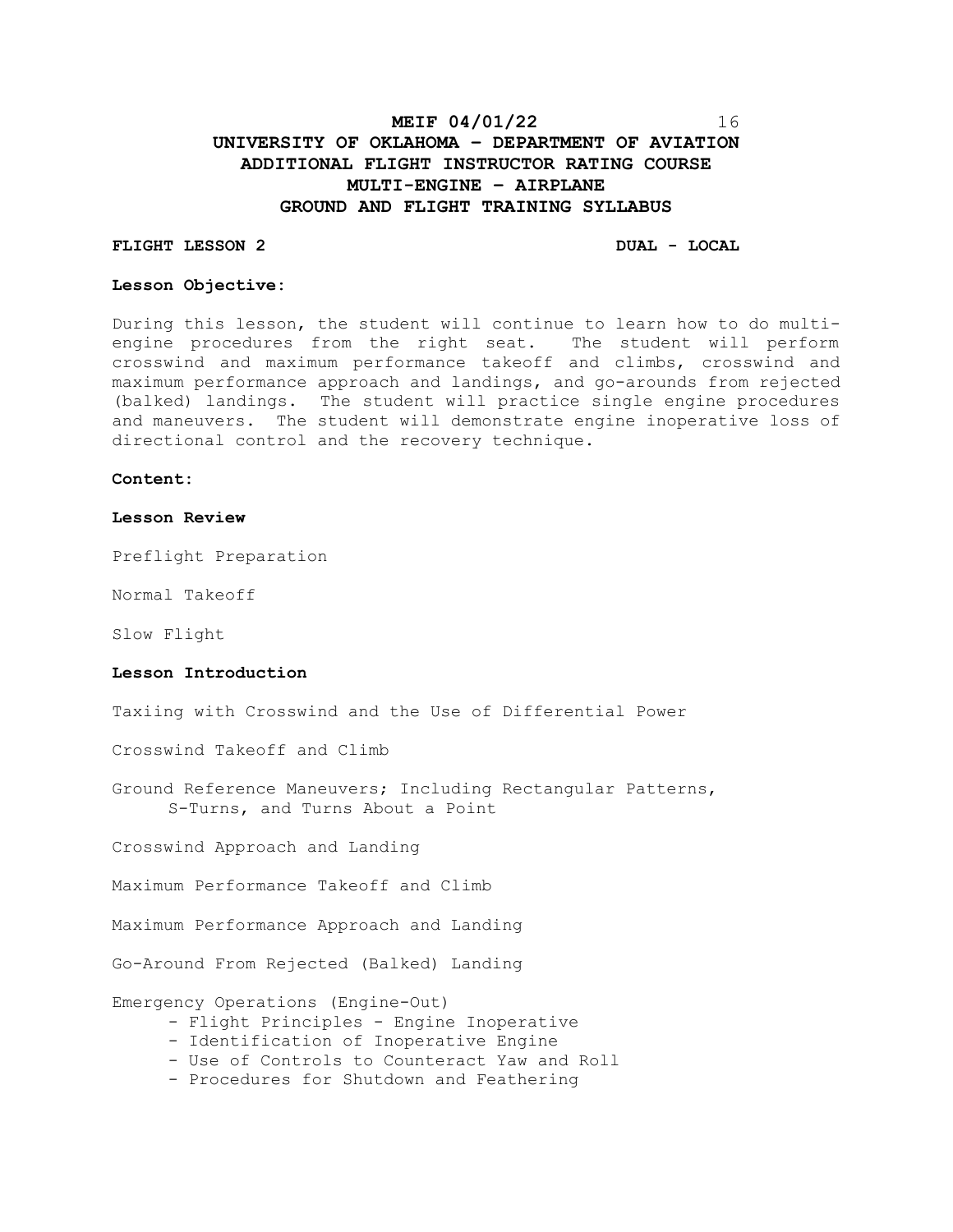# **MEIF 04/01/22** 17 **UNIVERSITY OF OKLAHOMA – DEPARTMENT OF AVIATION ADDITIONAL FLIGHT INSTRUCTOR RATING COURSE MULTI-ENGINE – AIRPLANE GROUND AND FLIGHT TRAINING SYLLABUS FLIGHT LESSON 2 (Continued)**

Emergency Descent

Maneuvering With One Engine Inoperative

- Straight-and-Level Flight
- Turns in Both Directions
- Climbs and Descents to Assigned Altitudes
- Demonstration of Engine Inoperative Loss of Directional Control
- Effects of Various Airspeeds and Configurations During Engine Inoperative Performance

## **Completion Standards:**

At the completion of this lesson, the student will be able to perform all the maneuvers listed in this lesson. The student will be able to identify the inoperative engine and use the correct control inputs to maintain straight flight. The student will have a complete and accurate knowledge of the cause, effect, and significance of engine-out minimum control speed  $(V_{mc})$  and recognize the imminent loss of control. All engine inoperative loss of directional control demonstrations must be completed no lower than 3500 feet AGL.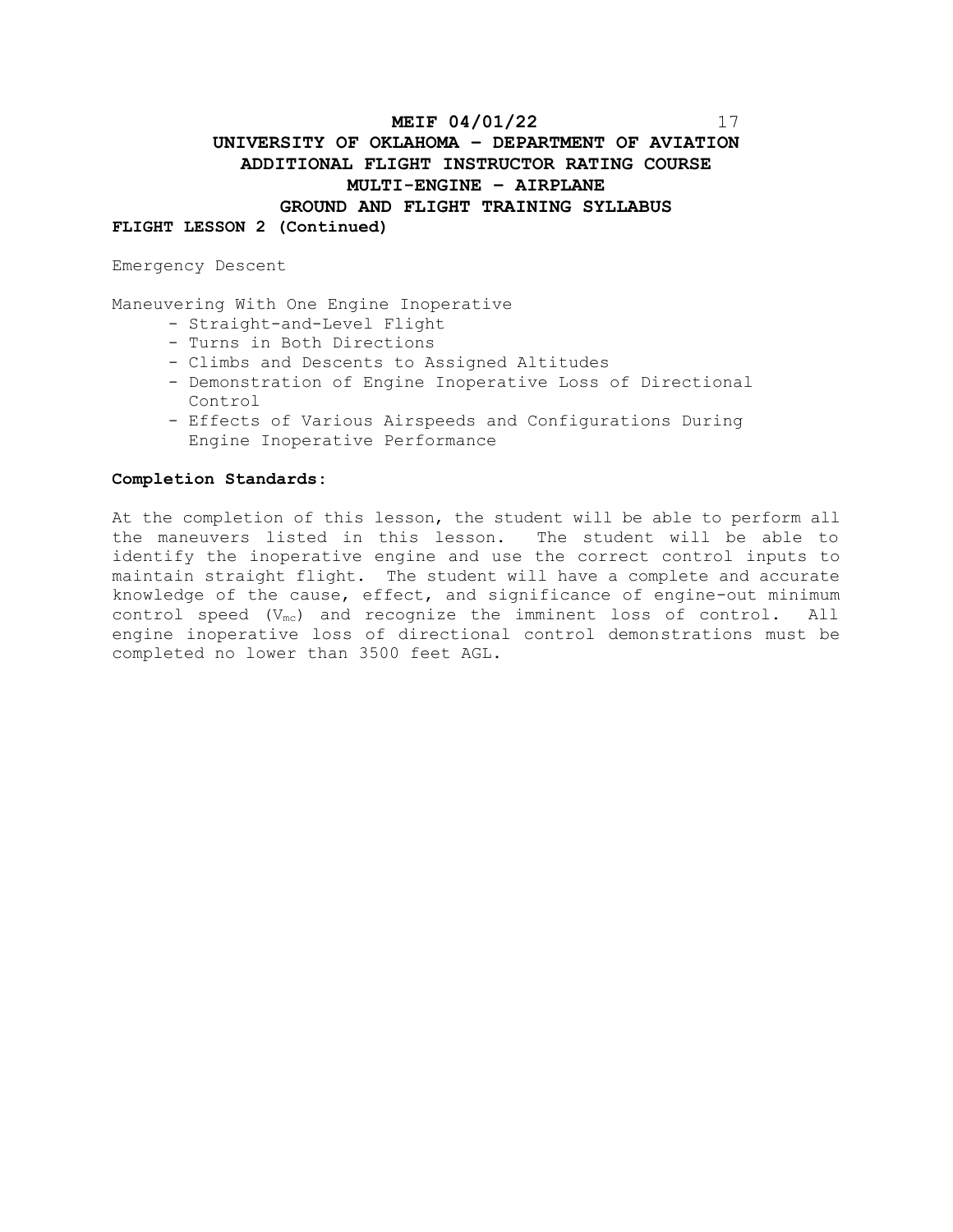# **MEIF 04/01/22** 18 **UNIVERSITY OF OKLAHOMA – DEPARTMENT OF AVIATION ADDITIONAL FLIGHT INSTRUCTOR RATING COURSE MULTI-ENGINE – AIRPLANE GROUND AND FLIGHT TRAINING SYLLABUS**

## **FLIGHT LESSON 3 DUAL - LOCAL**

#### **Lesson Objective:**

During this lesson, the student will be introduced to engine failure on takeoff, initial climb, Enroute, and approaches, and landings with an inoperative engine from the right seat. The student will learn shutdown, restart procedures, and the procedures for engine inoperative loss of directional control and proper recovery. The student will be introduced to and learn emergency operation of airplane systems and flight by reference to instruments.

#### **Content:**

## **Lesson Review**

Maximum Performance Takeoff and Climb

Emergency Operations

Maneuvering With One Engine Inoperative

## **Lesson Introduction**

Flight by Reference to Instruments; Including Unusual Flight Attitudes, Radio Aids and Radar Services.

Emergency Operations (Engine-Out)

- Engine Failure on Takeoff Before Vmc
- Engine Failure After Liftoff
- Engine Failure Enroute
- Approach and Landing With Inoperative Engine
- Student Demonstration of Engine Inoperative Loss of Directional Control
- Full Feather and In-flight Restart
- Systems and Equipment Malfunctions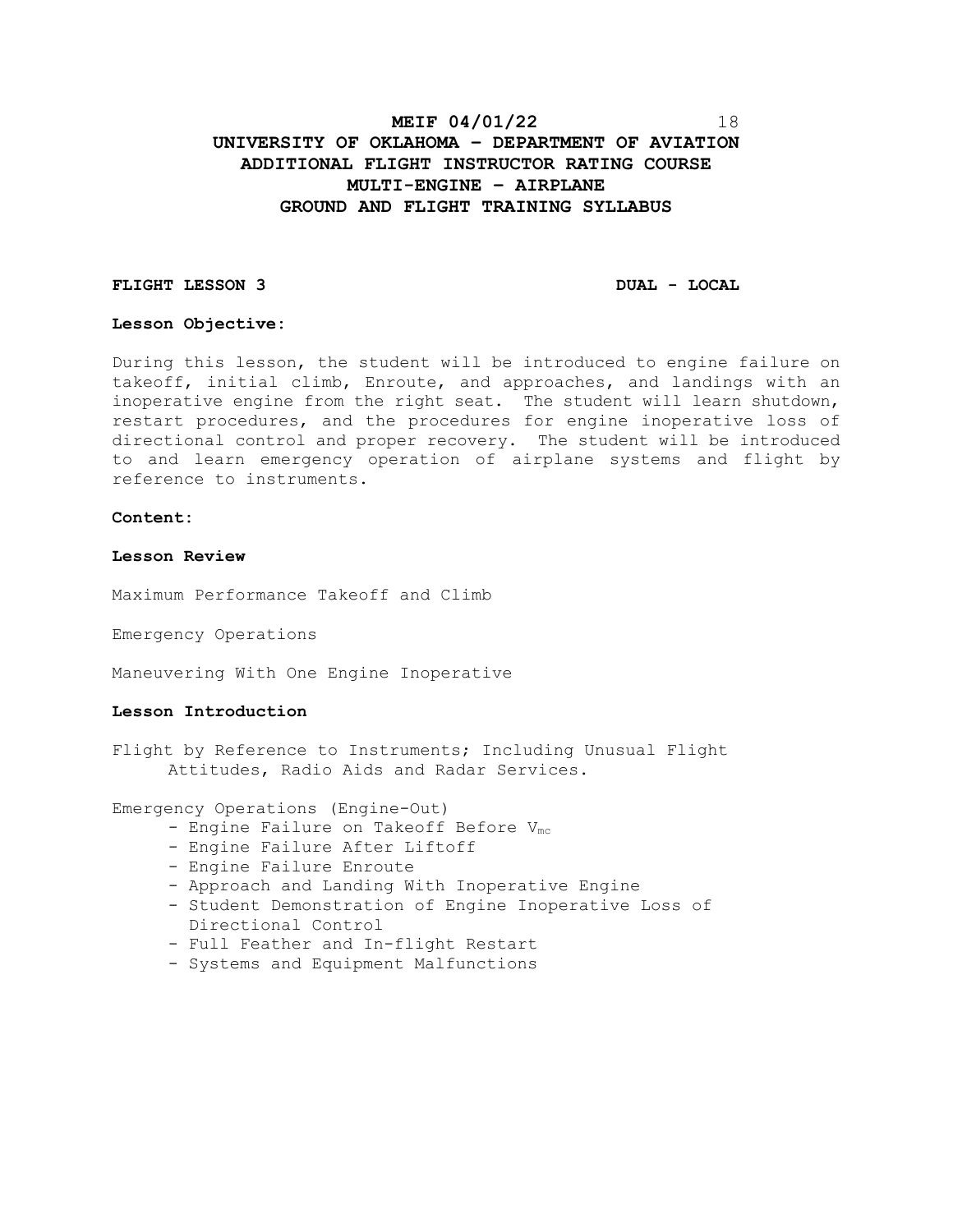# **MEIF 04/01/22** 19 **UNIVERSITY OF OKLAHOMA – DEPARTMENT OF AVIATION ADDITIONAL FLIGHT INSTRUCTOR RATING COURSE MULTI-ENGINE – AIRPLANE GROUND AND FLIGHT TRAINING SYLLABUS**

## **FLIGHT LESSON 3 (Continued)**

## **Completion Standards:**

At the completion of this lesson, the student will be able to maneuver the airplane during level flight with one engine inoperative, while maintaining altitude within 100' and heading within 15E. During engineout climbs, the airspeed will be maintained within 5 knots of that recommended by the manufacturer. During simulated engine failures, the student will be able to properly identify the inoperative engine and demonstrate the correct shutdown and feathering procedures. The student will demonstrate the correct procedure for engine failure on takeoff before V<sub>mc</sub> and after liftoff. Engine-out approaches and landings will be performed while maintaining airspeed during final approach within 10 knots but never below the correct approach speed. All this will be done from the right seat.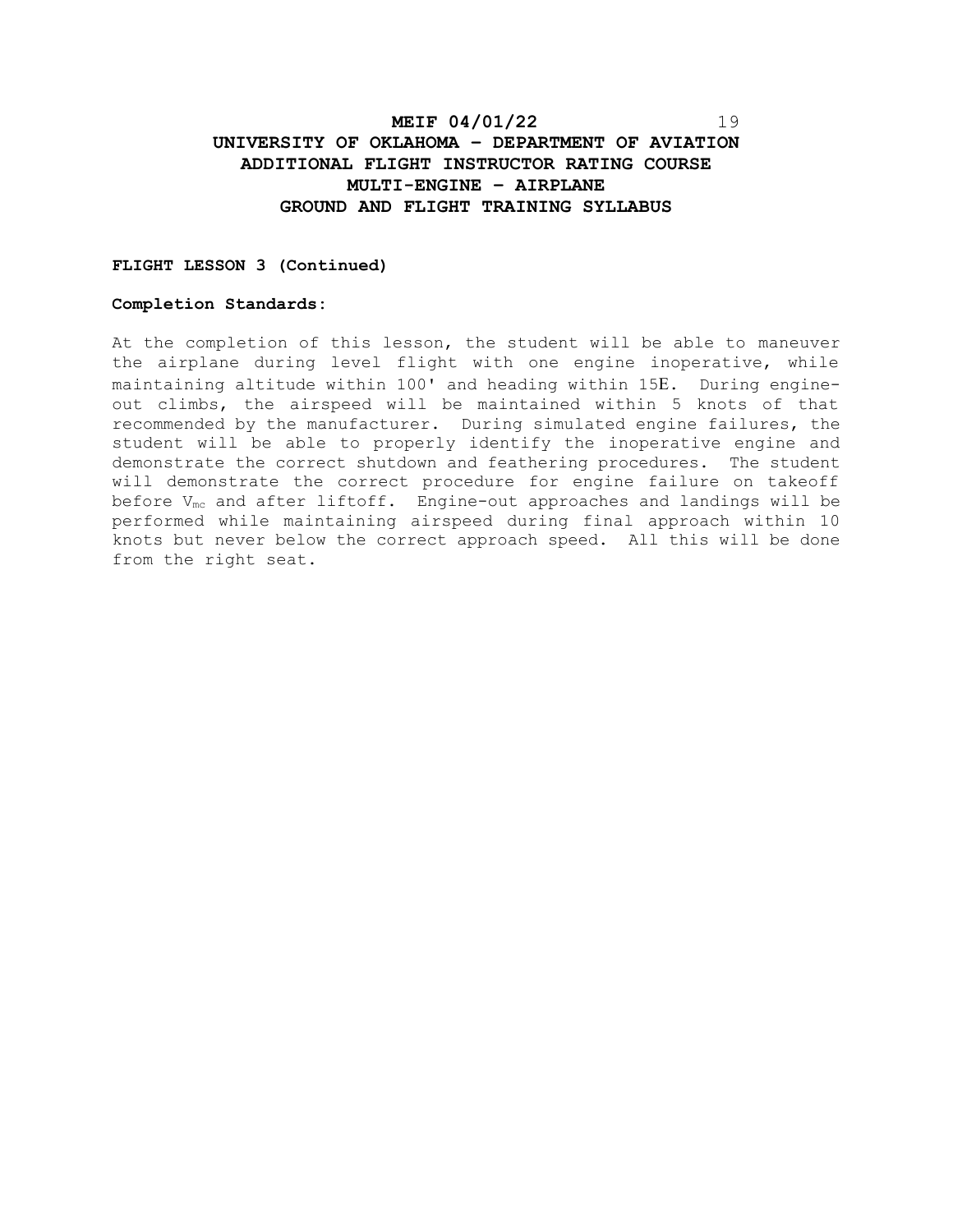# **MEIF 04/01/22** 20 **UNIVERSITY OF OKLAHOMA – DEPARTMENT OF AVIATION ADDITIONAL FLIGHT INSTRUCTOR RATING COURSE MULTI-ENGINE – AIRPLANE GROUND AND FLIGHT TRAINING SYLLABUS**

### **FLIGHT LESSON 4 DUAL - LOCAL**

#### **Lesson Objective:**

During this lesson, the student will be introduced to and learn multiengine maneuvers and procedures for Holding Procedures as well as precision and non-precision approaches.

### **Content:**

## **Lesson Introduction**

Normal Operations

- Climbs (IR)
- Descents (IR)
- Holding (IR)
- Precision Approaches (IR)
- Non-Precision Approaches (IR)
- Circling Approaches
- Missed Approaches

#### **Completion Standards:**

At the completion of this lesson, the student will demonstrate the ability to perform each of the listed maneuvers and procedures at a proficiency level that meets or exceeds those criteria outlines in the multi-engine sections of the current FAA Commercial Practical Test Standards and Instrument Rating Practical Test Standards.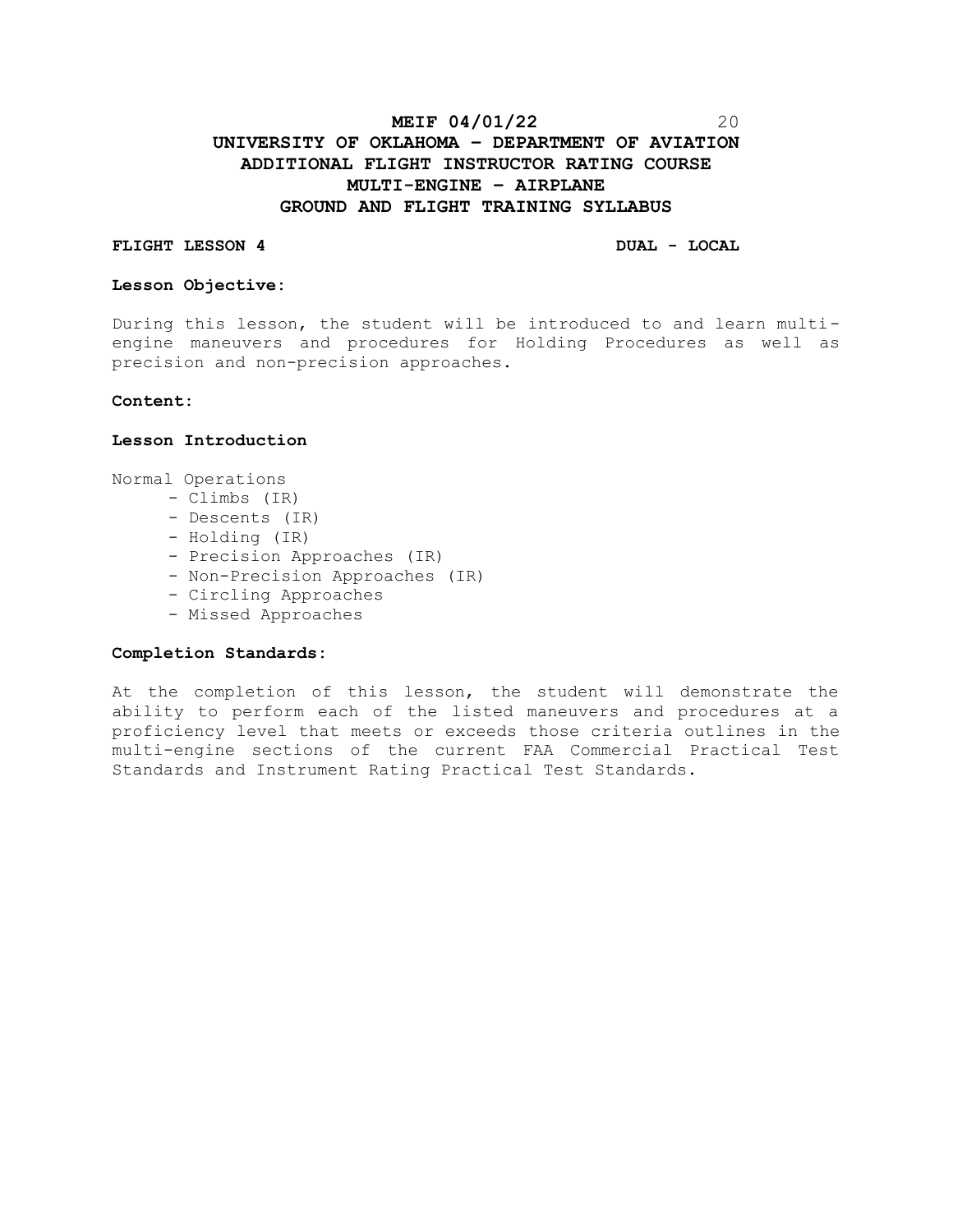# **MEIF 04/01/22** 21 **UNIVERSITY OF OKLAHOMA – DEPARTMENT OF AVIATION ADDITIONAL FLIGHT INSTRUCTOR RATING COURSE MULTI-ENGINE – AIRPLANE GROUND AND FLIGHT TRAINING SYLLABUS**

#### **FLIGHT LESSON 5 DUAL - LOCAL**

#### **Lesson Objective:**

During this lesson, the student will be introduced to and learn engine out maneuvers and procedures and precision and non-precision approaches.

### **Lesson Review**

- Climbs (IR)
- Descents (IR)

## **Lesson Introduction**

Emergency Operations (Engine-Out)

- Identification of Inoperative Engine (IR)
- Procedures for Shutdown and Feathering (IR)
- Engine Failure During Straight-and-Level (IR)
- Engine Failure During Turns (IR)
- Climbs (IR)
- Descents (IR)
- Precision Approaches (IR)
- Non-Precision Approaches (IR)
- Circling Approaches
- Missed Approaches

#### **Completion Standards:**

At the completion of this lesson, the student will demonstrate the ability to perform each of the listed maneuvers and procedures at a proficiency level that meets or exceeds those criteria outlined in the multi-engine sections of the current FAA Commercial Practical Test Standards and Instrument Rating Practical Test Standards.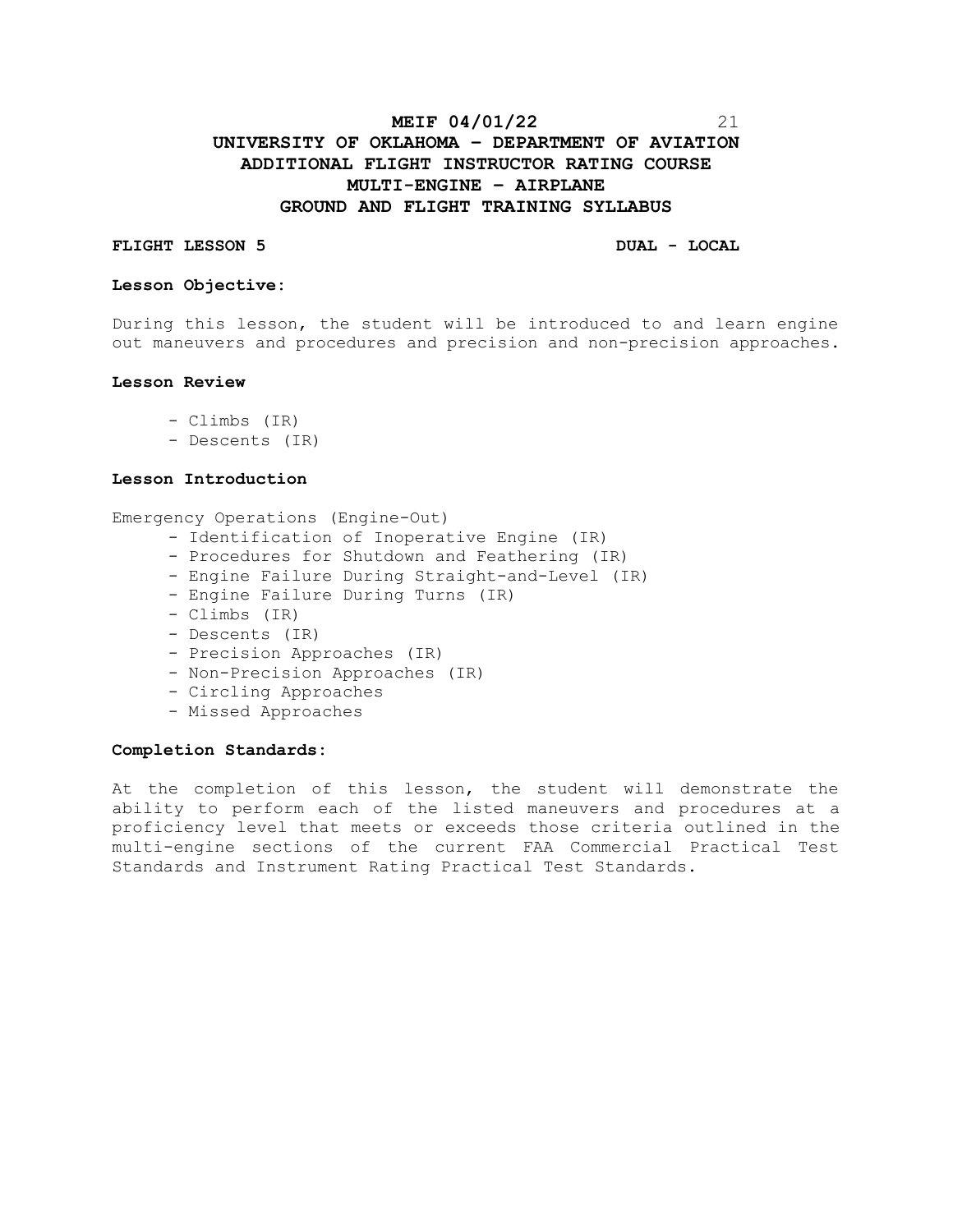# **MEIF 04/01/22** 22 **UNIVERSITY OF OKLAHOMA – DEPARTMENT OF AVIATION ADDITIONAL FLIGHT INSTRUCTOR RATING COURSE MULTI-ENGINE – AIRPLANE GROUND AND FLIGHT TRAINING SYLLABUS**

#### **FLIGHT LESSON 6 DUAL - LOCAL**

#### **Lesson Objective:**

During this lesson, the student will work on correcting any deficiencies in previous maneuvers. The instructor will determine that the student is proficient in all maneuvers performed from the right seat.

## **Content:**

- Multi-Engine Operations as Outlined in the FAA Commercial Practical Test Standard
- Multi-Engine Operations
- Ground Operations
- Traffic Pattern Operations
- Visual Scanning and Collision Avoidance
- Straight-and-Level Flight (VR-IR)
- Turns (VR-IR)
- Climbs (VR-IR)
- Descents (VR-IR)
- Flight at Critically Slow Airspeeds
- Approaches and Landings
- Instrument Approach All Engines Operating
- Instrument Approach One Engine Inoperative
- Emergency Operations (Engine-Out)
- Systems and Equipment Malfunction
- After Landing Procedures

# **Completion Standards:**

At the completion of this lesson, the student will be able to demonstrate each of the listed areas of operations at a proficiency level that meets or exceeds those criteria outlined in the multi-engine section of the current FAA Commercial Practical Test Standards and Instrument Rating Practical Test Standards.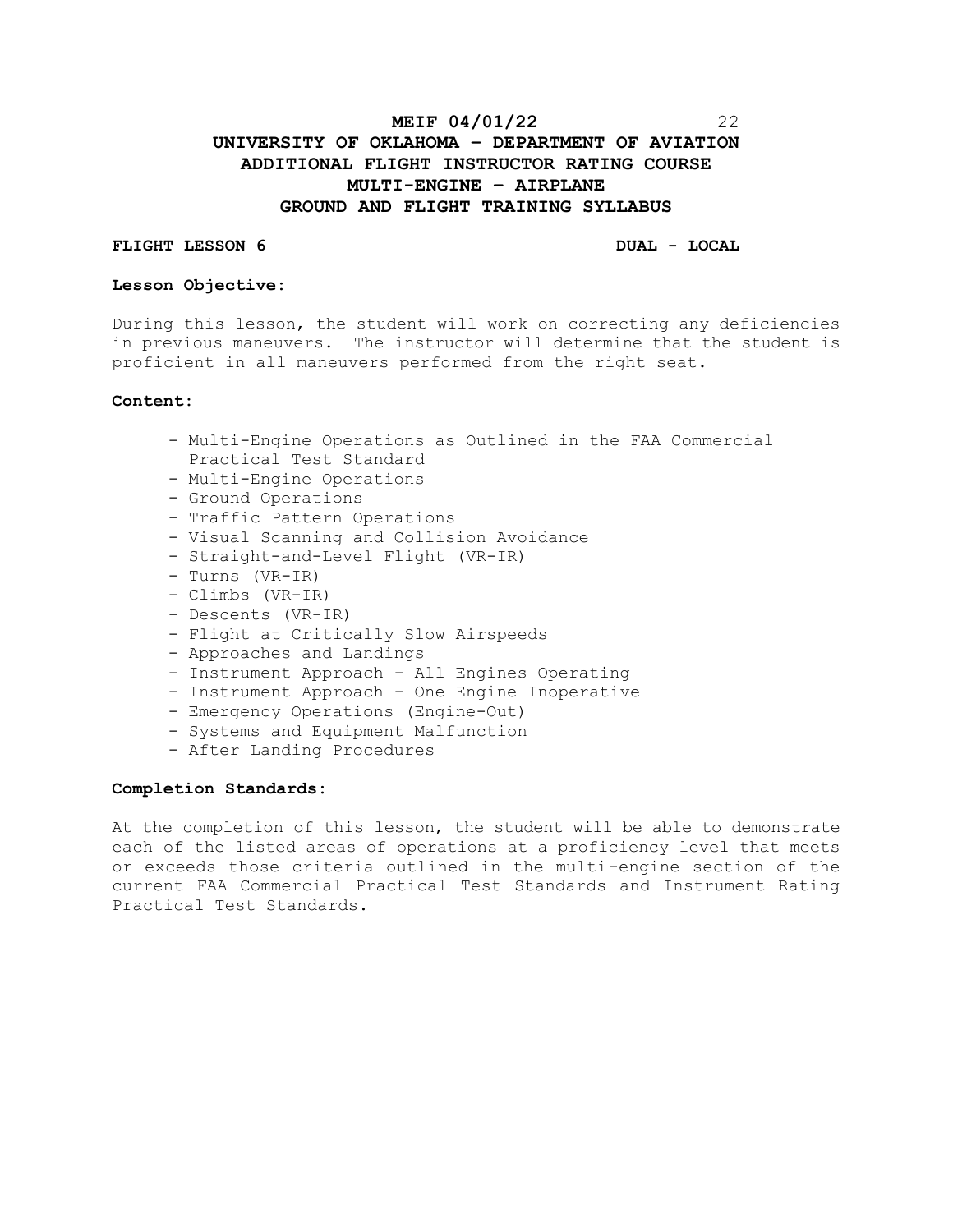# **MEIF 04/01/22** 23 **UNIVERSITY OF OKLAHOMA – DEPARTMENT OF AVIATION ADDITIONAL FLIGHT INSTRUCTOR RATING COURSE MULTI-ENGINE – AIRPLANE GROUND AND FLIGHT TRAINING SYLLABUS**

### **FLIGHT LESSON 7 DUAL - STAGE CHECK**

#### **Lesson Objective:**

This lesson will be a multi-engine proficiency review conducted by the Chief Instructor or designated assistant, for the purpose of determining the student's knowledge of multi-engine procedures and capability to properly execute those procedures from the flight instructor's position in the aircraft.

### **Lesson Review:**

Systems and Equipment Malfunction After Landing Procedures Multi-Engine IFR Operations Both Single and Multi-Engine Flight Instructor Practical Test Standards

### **Completion Standards:**

At the completion of this lesson, the student will have demonstrated multi-engine pilot proficiency while flying from the instructor's position. All maneuvers will be performed at the level prescribed by the Commercial Pilot Practical Test Standards for Multi-Engine Land.

# Takoffs

- Normal/Crosswind
- Short Field

Engine Failure

- Takeoff Roll (Prior to Vmc)
- Climb
- Enroute
- Landing

Maneuvering With One Engine Inoperative

Steep Turns

Stalls

- Power On
- Power Off
- Accelerated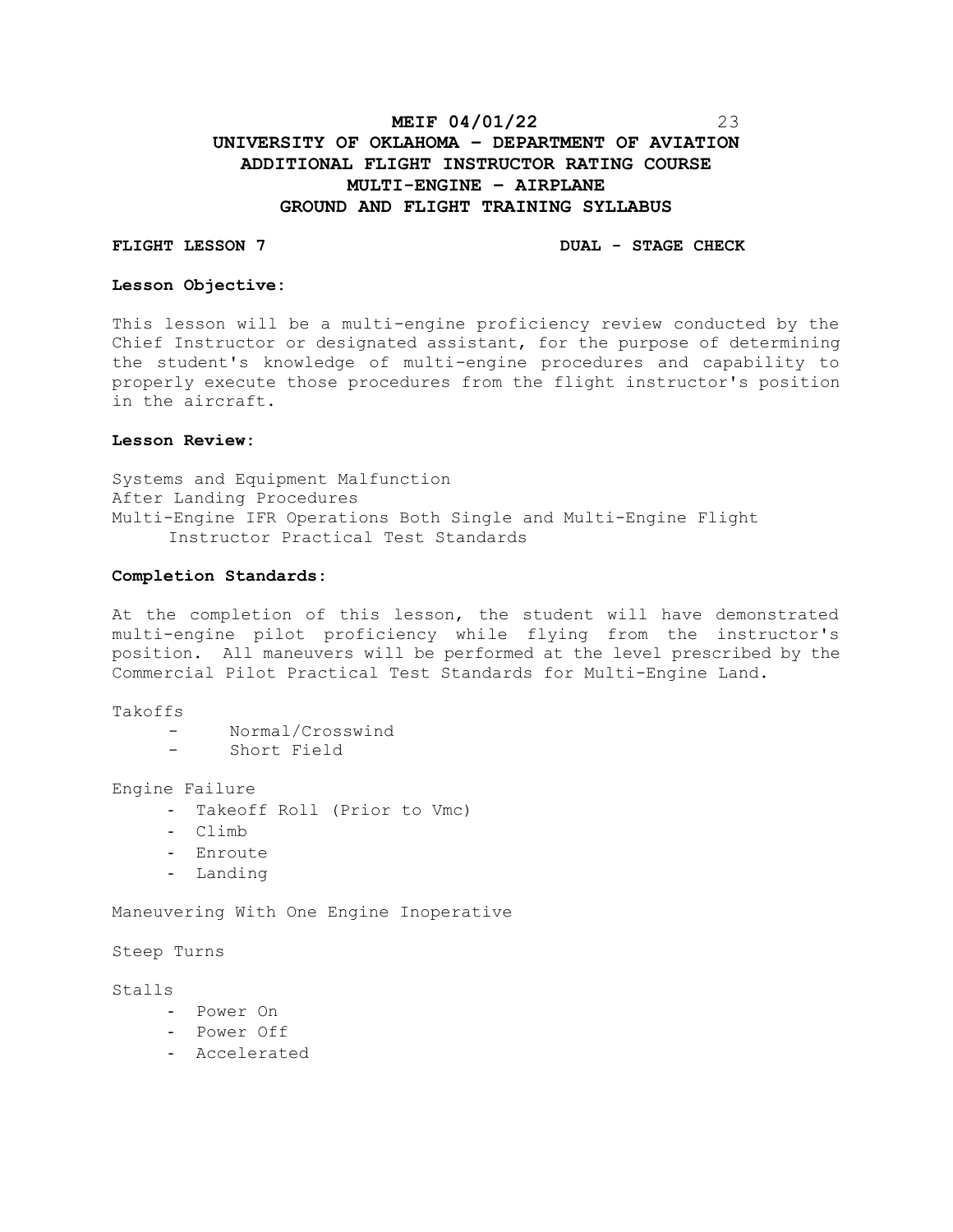# **MEIF 04/01/22** 24 **UNIVERSITY OF OKLAHOMA – DEPARTMENT OF AVIATION ADDITIONAL FLIGHT INSTRUCTOR RATING COURSE MULTI-ENGINE – AIRPLANE GROUND AND FLIGHT TRAINING SYLLABUS**

#### **FLIGHT LESSON 7 (Continued)**

Vmc Demonstration

Demonstrating Effects of Various Airspeeds and Configurations During Engine Inoperative Performance

Emergency Descent

### **Completion Standards**

At the completion of this lesson the student will have demonstrated multi-engine proficiency while flying from the instructor's position. All maneuvers will be performed at the level prescribed by the Commercial Pilot Practical Test Standards for Airplane, Multi-Engine Land.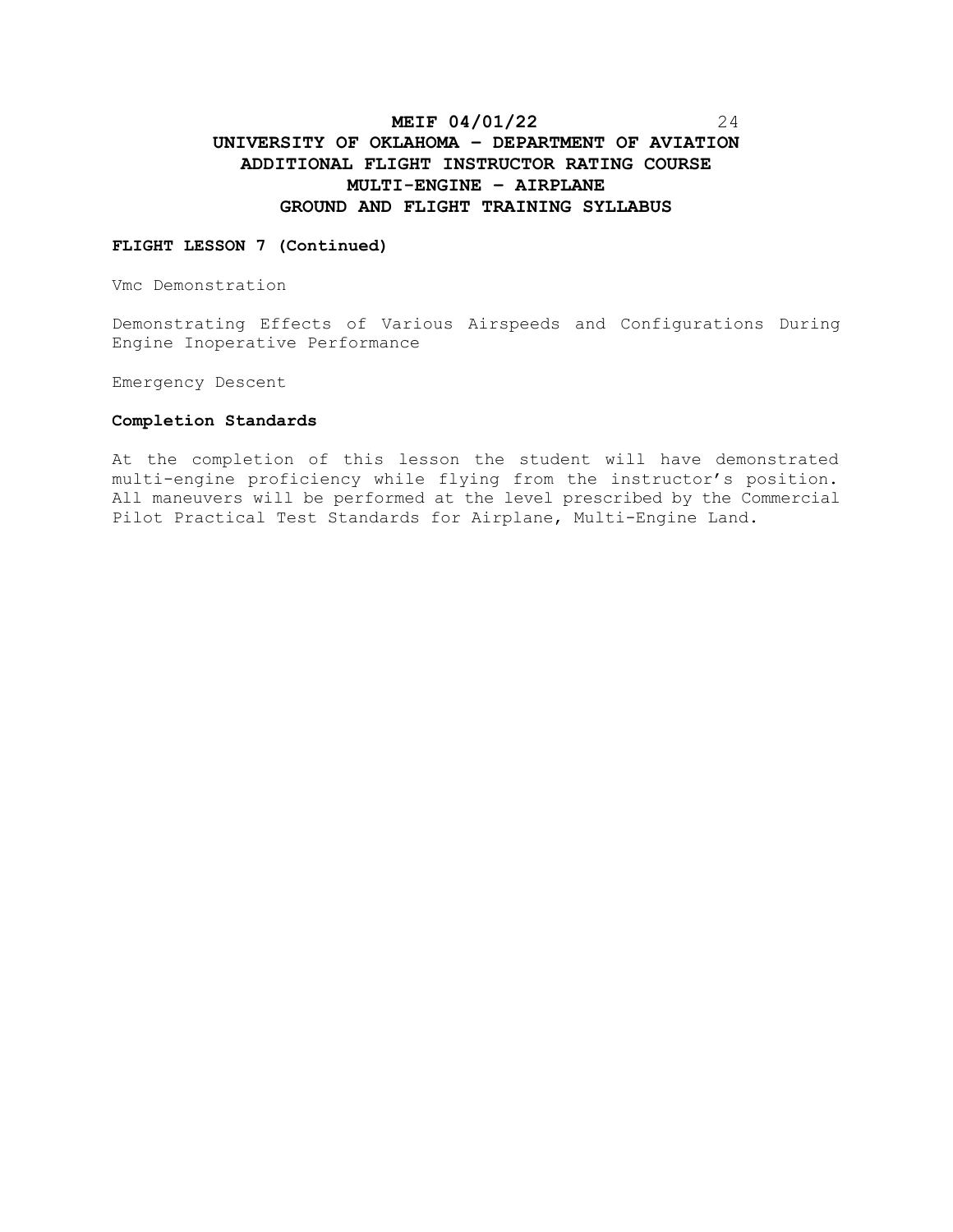# **MEIF 04/01/22** 25 **UNIVERSITY OF OKLAHOMA – DEPARTMENT OF AVIATION ADDITIONAL FLIGHT INSTRUCTOR RATING COURSE MULTI-ENGINE – AIRPLANE GROUND AND FLIGHT TRAINING SYLLABUS**

### **FLIGHT LESSON 8 DUAL - LOCAL**

#### **Lesson Objective:**

During this lesson, the student will begin to teach basic flight operations in a multi-engine airplane. The student will teach attitude, power setting, and configurations required for performance of the listed maneuvers. The student will also prepare and use lesson plans to aid in the teaching process.

### **Content:**

Preflight Preparation

- Certificates and Documents
- Obtaining Weather Information

Multi-Engine Operations

- Operation of Airplane Systems
- Determining Performance and Limitations

Ground Operations

- Visual Inspection
- Cockpit Management
- Engine Starting
- Taxiing
- Pre-Takeoff Check

Airport and Runway Markings and Lightings

Normal Takeoffs and Climbs

Traffic Pattern Operations

Radio Communication and ATC Light Signals

Visual Scanning and Collision Avoidance

Straight-and-Level Flight (VR-IR)

Level Turns (VR-IR)

Climbs (VR-IR) - Straight

- Turning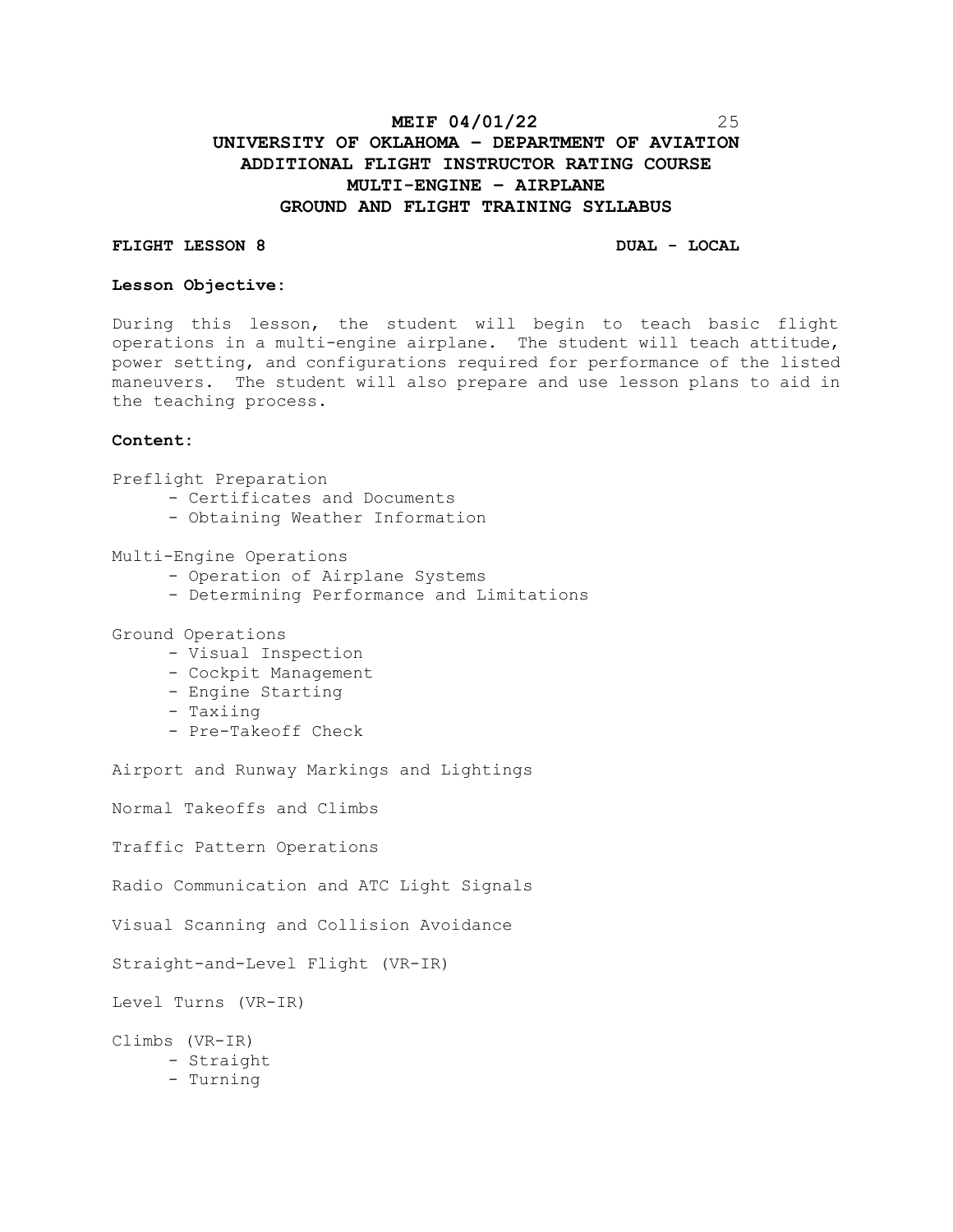# **MEIF 04/01/22** 26 **UNIVERSITY OF OKLAHOMA – DEPARTMENT OF AVIATION ADDITIONAL FLIGHT INSTRUCTOR RATING COURSE MULTI-ENGINE – AIRPLANE GROUND AND FLIGHT TRAINING SYLLABUS**

**FLIGHT LESSON 8 (Continued)**

Descents (VR-IR)

- Straight
- Turning

# Slow Flight

Stalls

- Power On
- Power Off
- Accelerated

Steep Turns

Drag Changes for Various Configurations

Normal Approach and Landings

After Landing Procedures

Lesson Planning

- Preflight/Ground Operations
- Aircraft Systems

## **Completion Standards:**

At the completion of this lesson, the student will be able to demonstrate all of the listed maneuvers while using instructional techniques and explaining the key elements of the maneuvers. The student should maintain heading, altitude, and airspeed for each maneuver within the limits set by the current FAA Multi-Engine and Flight Instructor Practical Test Standards.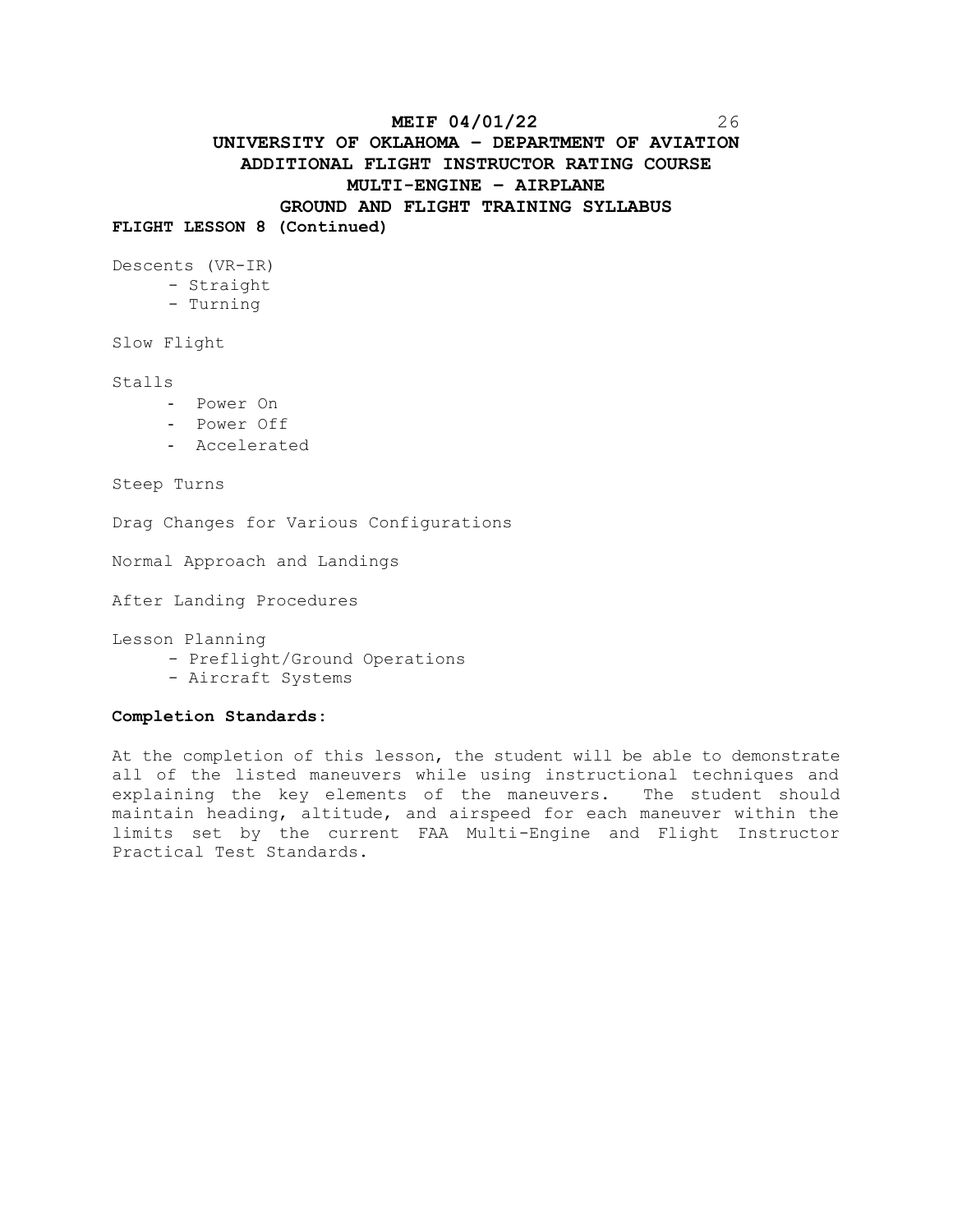# **MEIF 04/01/22** 27 **UNIVERSITY OF OKLAHOMA – DEPARTMENT OF AVIATION ADDITIONAL FLIGHT INSTRUCTOR RATING COURSE MULTI-ENGINE – AIRPLANE GROUND AND FLIGHT TRAINING SYLLABUS**

### **FLIGHT LESSON 9 DUAL - LOCAL**

#### **Lesson Objective:**

During this lesson, the student will continue working on instructional technique by explaining the maneuvers clearly and concisely while flying. The student will introduce and explain crosswind and maximum performance takeoffs and landings, go-arounds, engine-out procedures including  $V_{mc}$ demo.

## **Content:**

# **Lesson Review**

Preflight Preparation

Normal Takeoff

Slow Flight

# **Lesson Introduction**

Taxiing With Crosswind and Use of Differential Power

Crosswind Takeoff and Climb

Ground Reference Maneuvers; Including Rectangular Patterns, S-Turns, and Turns About A Point

Crosswind Approach and Landing

Maximum Performance Takeoff and Climb

Maximum Performance Approach and Landing

Go-Around From Rejected (Balked) Landing

Emergency Operations (Engine-Out)

- Flight Principles Engine Inoperative
- Identification of Inoperative Engine
- Use of Controls to Counteract Yaw and Roll
- Procedures for Shutdown and Feathering

Emergency Descent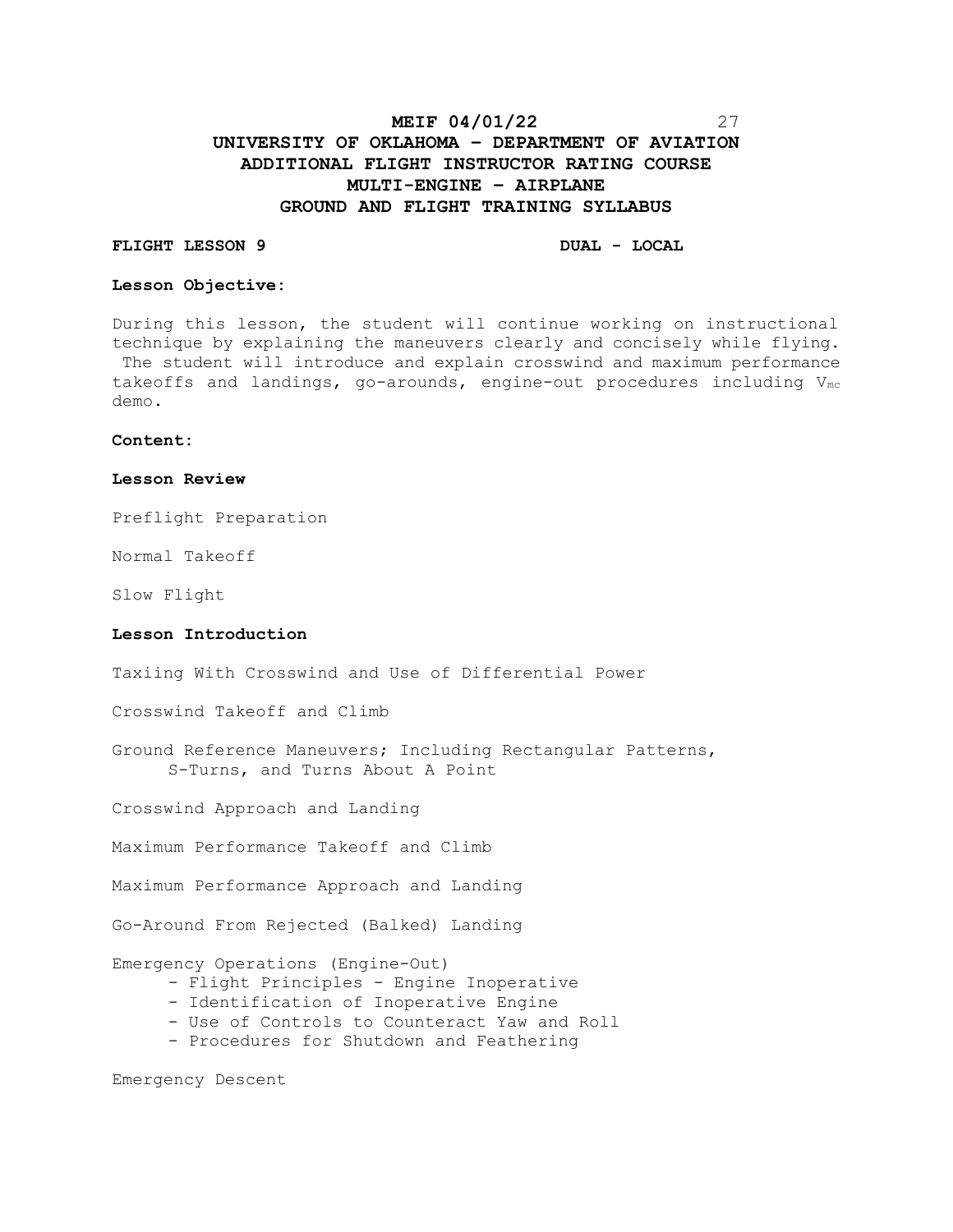# **MEIF 04/01/22** 28 **UNIVERSITY OF OKLAHOMA – DEPARTMENT OF AVIATION ADDITIONAL FLIGHT INSTRUCTOR RATING COURSE MULTI-ENGINE – AIRPLANE GROUND AND FLIGHT TRAINING SYLLABUS**

### **FLIGHT LESSON 9 (Continued)**

Maneuvering With One Engine Inoperative

- Straight-and-Level Flight
- Turns in Both Directions
- Climbs and Descents to Assigned Altitudes
- Demonstration of Engine Inoperative Loss of Directional Control
- Effects of Various Airspeeds and Configurations During Engine Inoperative Performance

Lesson Planning

- Ground Reference Maneuvers
- Engine-Out Procedures
- Demonstration of Engine Inoperative Loss of Direction Control

## **Completion Standards:**

The student's ability to instruct while flying the aircraft should improve. The student should be clear and concise in his/her explanation of the maneuver. The maneuvers should be flown smoothly and within the limits set by the current FAA Multi-Engine and Flight Instructor Practical **Test** Standard Practical Standard Practical Standard Standard Standard Standard Standard Standard Standard Standard Standard Standard Standard Standard Standard Standard Standard Standard Standard Standard Stand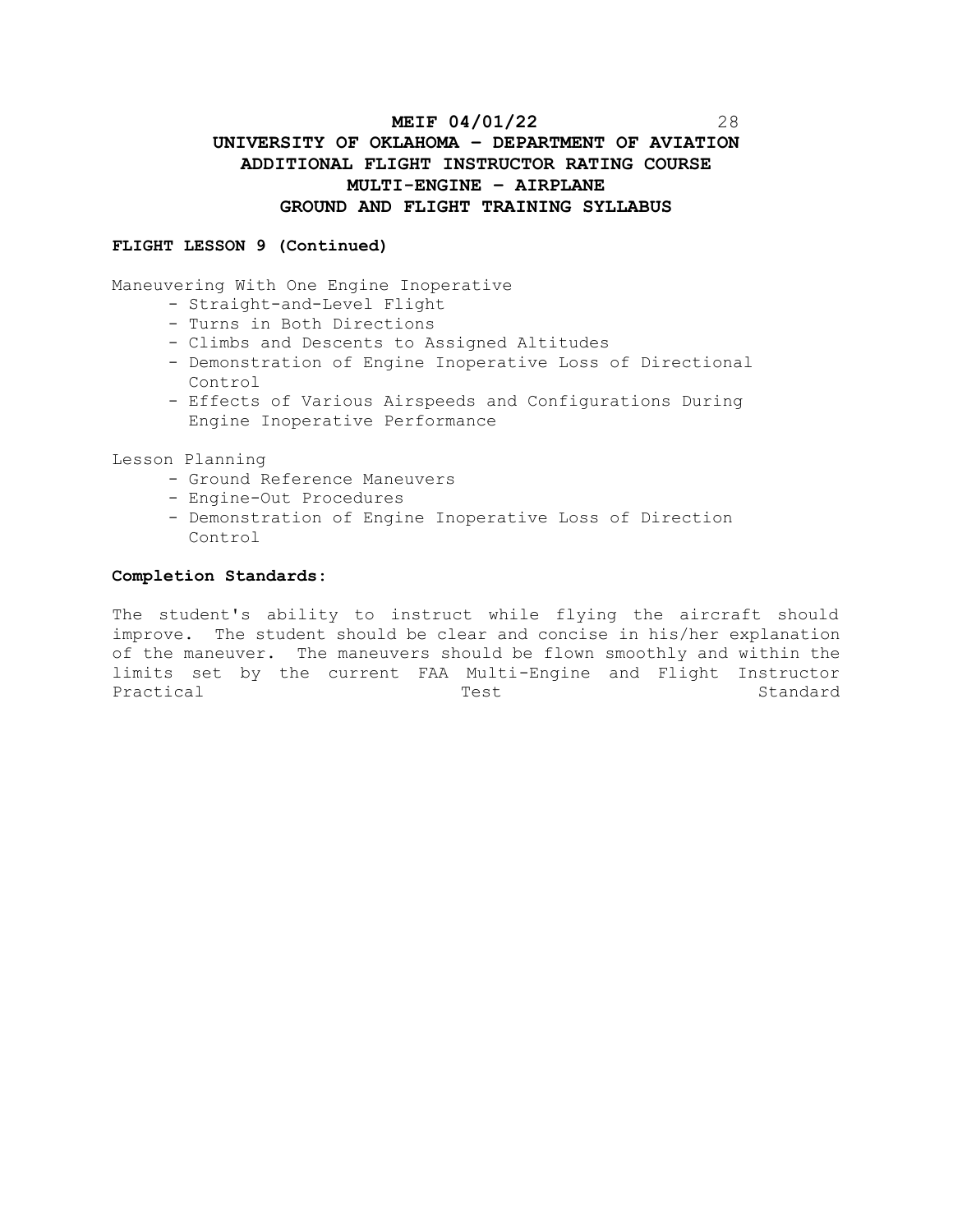# **OU MEIG 04/01/22** 29 **UNIVERSITY OF OKLAHOMA ADDITIONAL FLIGHT INSTRUCTOR RATING COURSE MULTI-ENGINE – AIRPLANE GROUND TRAINING SYLLABUS**

### **FLIGHT LESSON 10 DUAL - LOCAL**

#### **Lesson Objective:**

During this lesson, the student will teach engine failure on takeoff, initial climb, Enroute, and approaches and landings with an inoperative engine. The student will teach shutdown and restart procedures and review procedures for engine inoperative loss of directional control and recovery. Also, the student will teach emergency operation of airplane systems.

#### **Content:**

#### **Lesson Review**

Maximum Performance Takeoff and Climb

Emergency Operations

Maneuvering With One Engine Inoperative

## **Lesson Introduction**

Flight by Reference to Instruments; Including Unusual Flight Attitudes, Radio Aids, and Radar Services

Emergency Operations (Engine-Out)

- Engine Failure on Takeoff Before Vmc
- Engine Failure After Liftoff
- Engine Failure Enroute
- Approach and Landing with Inoperative Engine
- Engine Inoperative Loss of Directional Control
- Full Feather and In-flight Restart
- Systems and Equipment Malfunctions

#### **Completion Standards:**

At the completion of this lesson, the student will be able to teach and demonstrate all of the listed maneuvers. The student should maintain heading, altitude and airspeed within the limits set by the current FAA Multi-Engine and Flight Instructor Practical Test Standards.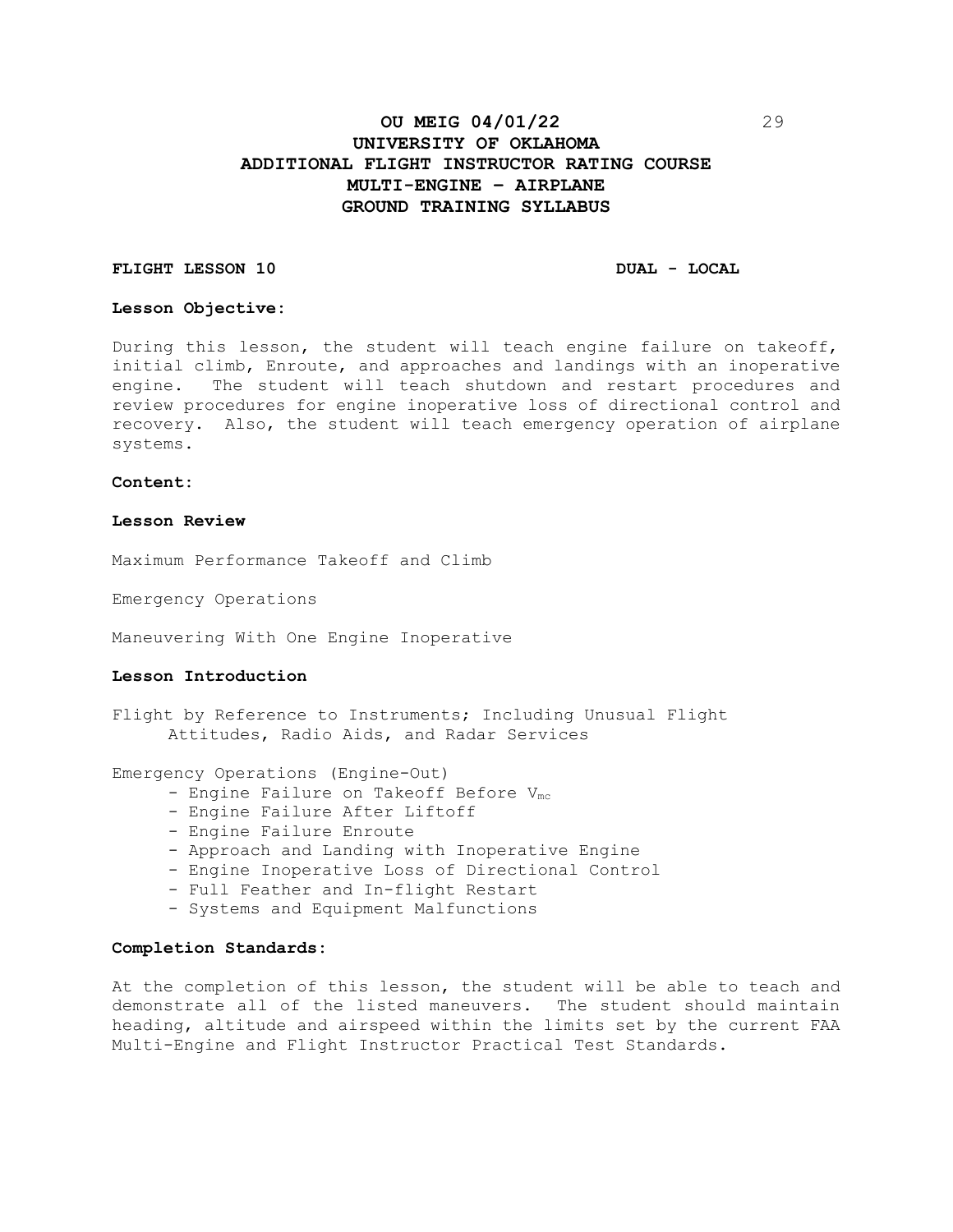## **FLIGHT LESSON 11** DUAL - LOCAL

#### **Lesson Objective:**

During this lesson, the student will teach multi-engine maneuvers and procedures holding as well as precision and non-precision approaches.

#### **Content:**

# **Lesson Introduction**

Normal Operations

- Climbs (IR)
- Descent (IR)
- Holdings (IR)
	- Precision Approaches (IR)
- Non-Precision Approaches (IR)
- Circling Approaches
- Missed Approaches

Prepared Lesson Plans - Normal Instrument Procedure

#### **Completion Standards:**

At the completion of this lesson, the student will demonstrate the ability to teach each of the maneuvers and procedures that meets or exceeds those criteria outlined in the multi-engine sections of the Multi-Engine and Flight Instructor Practical Test Standards.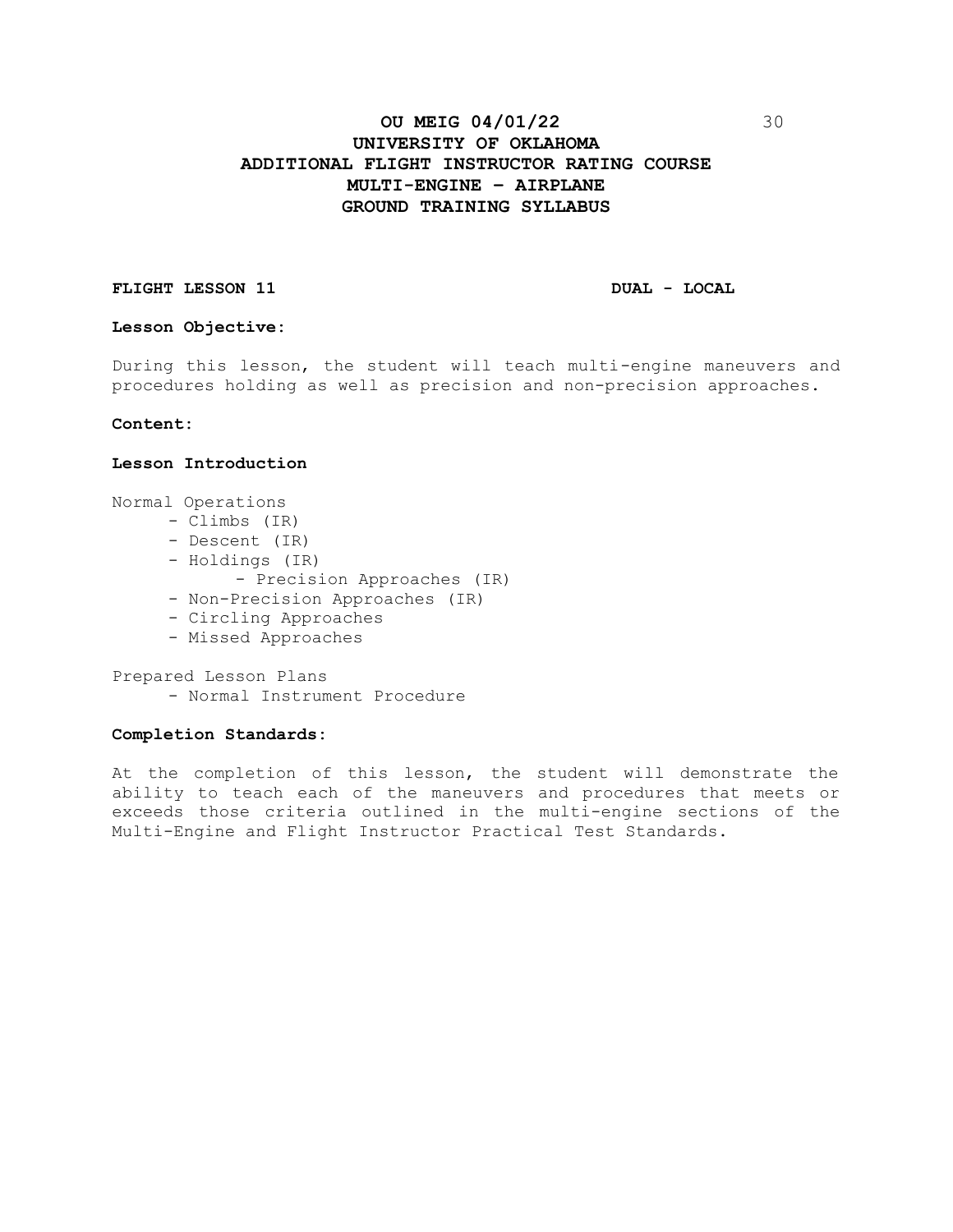# **OU MEIG 04/01/22** 31 **UNIVERSITY OF OKLAHOMA ADDITIONAL FLIGHT INSTRUCTOR RATING COURSE MULTI-ENGINE – AIRPLANE GROUND TRAINING SYLLABUS**

## **FLIGHT LESSON 12 DUAL - LOCAL**

#### **Lesson Objective:**

During this lesson, the student will teach engine-out maneuvers and for precision and non-precision approaches.

#### **Content:**

#### **Lesson Review**

Climbs (IR)

Descents (IR)

## **Lesson Introduction**

Emergency Operations (Engine-Out)

- Identification of Inoperative Engine (IR)
- Procedures for shutdown and Feathering (IR)
- Engine Failure During Straight-and-Level (IR)
- Engine Failure During Turns (IR)
- Climbs (IR)
- Descents (IR)
- Precision Approaches (IR)
- Non-Precision Approaches
- Circling Approaches
- Missed Approaches

### **Completion Standards:**

At the completion of the lesson, the student will be able to teach and demonstrate all of the listed maneuvers. The student should maintain altitude, heading, and airspeed for each maneuver within the limits set by the Multi-Engine and Flight Instructor Practical Test Standards.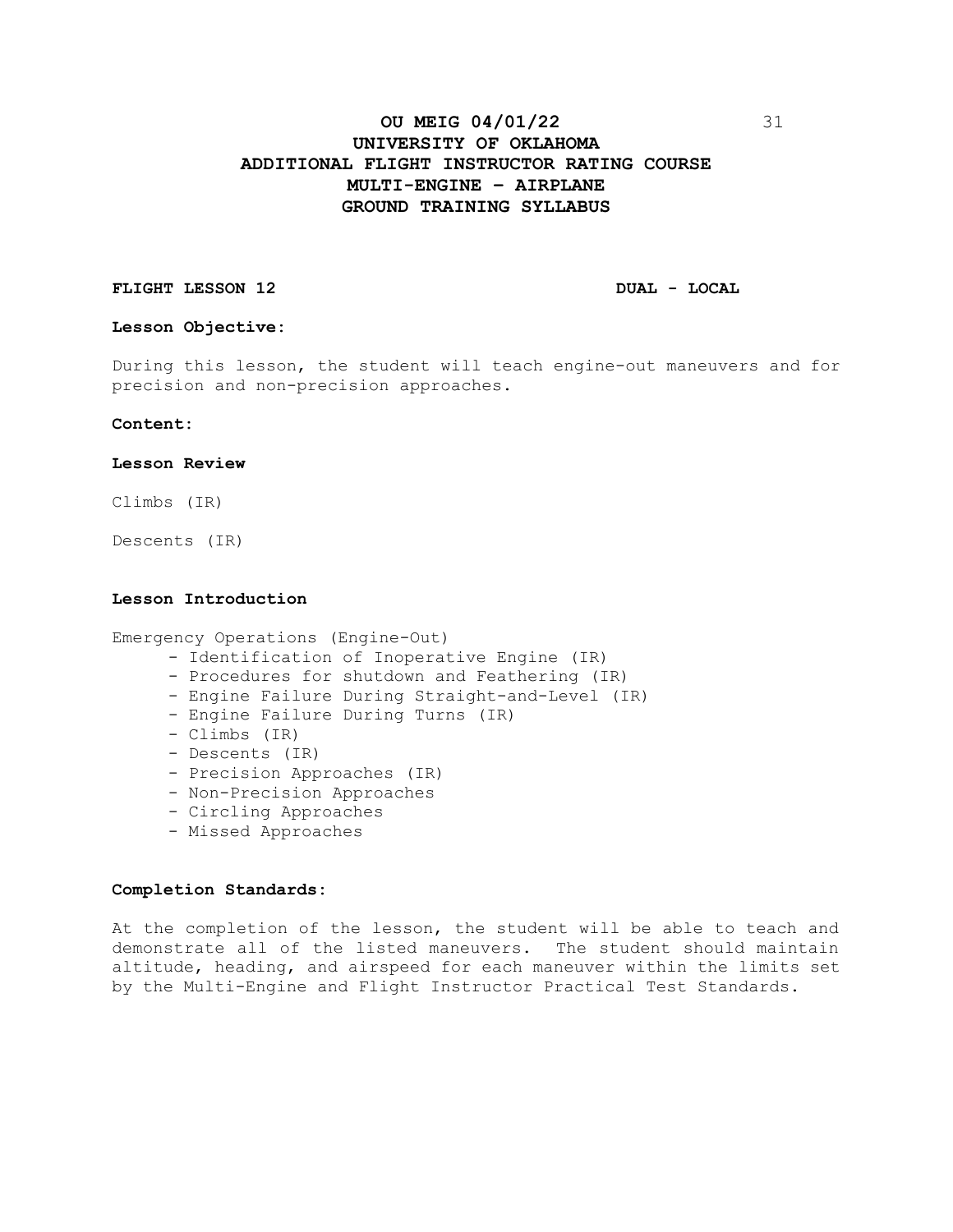# **GROUND TRAINING SYLLABUS**

#### **FLIGHT LESSON 13 DUAL - LOCAL**

#### **Lesson Objective:**

During this lesson, the student will review procedures and instruction techniques for any previous maneuver the instructor deems necessary. This lesson will be used to ensure that any weak areas the student has are addressed.

### **Content:**

#### **Lesson Review**

Multi-Engine Operations as outlined in the FAA Multi-Engine Flight Instructor Practical Test Standards.

Multi-Engine Operations

Ground Operations

Traffic Pattern Operations

Visual Scanning and collision Avoidance

Straight-and-Level Flight (VR-IR)

Turns (VR-IR)

Climbs (VR-IR)

Descents (VR-IR)

Maneuvering During Slow Flight

Approaches and Landings - All Engines Operating

Approaches and Landings - One Engine Inoperative

Instrument Approach - All Engines Operating

Instrument Approach - One Engine Operating

Emergency Operations (Engine Out) **FLIGHT LESSON 13 (CONTINUED)**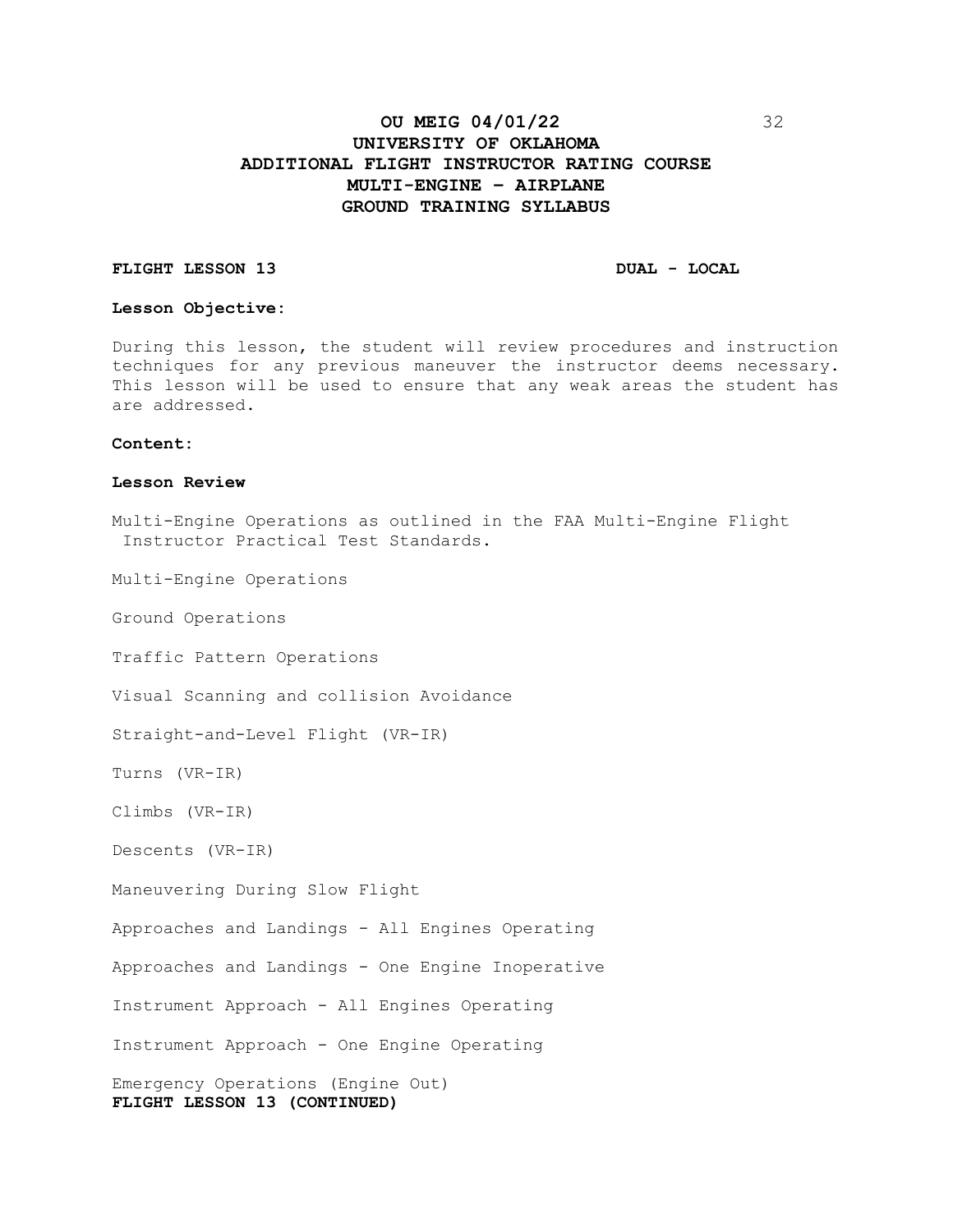# **OU MEIG 04/01/22** 33 **UNIVERSITY OF OKLAHOMA ADDITIONAL FLIGHT INSTRUCTOR RATING COURSE MULTI-ENGINE – AIRPLANE GROUND TRAINING SYLLABUS**

Systems and Equipment Malfunction

After Landing Procedures

# **Completion Standards:**

At the completion of this lesson, the student will be able to teach and demonstrate within the limits set by the current FAA Multi-Engine and Flight Instructor Practical Test Standards.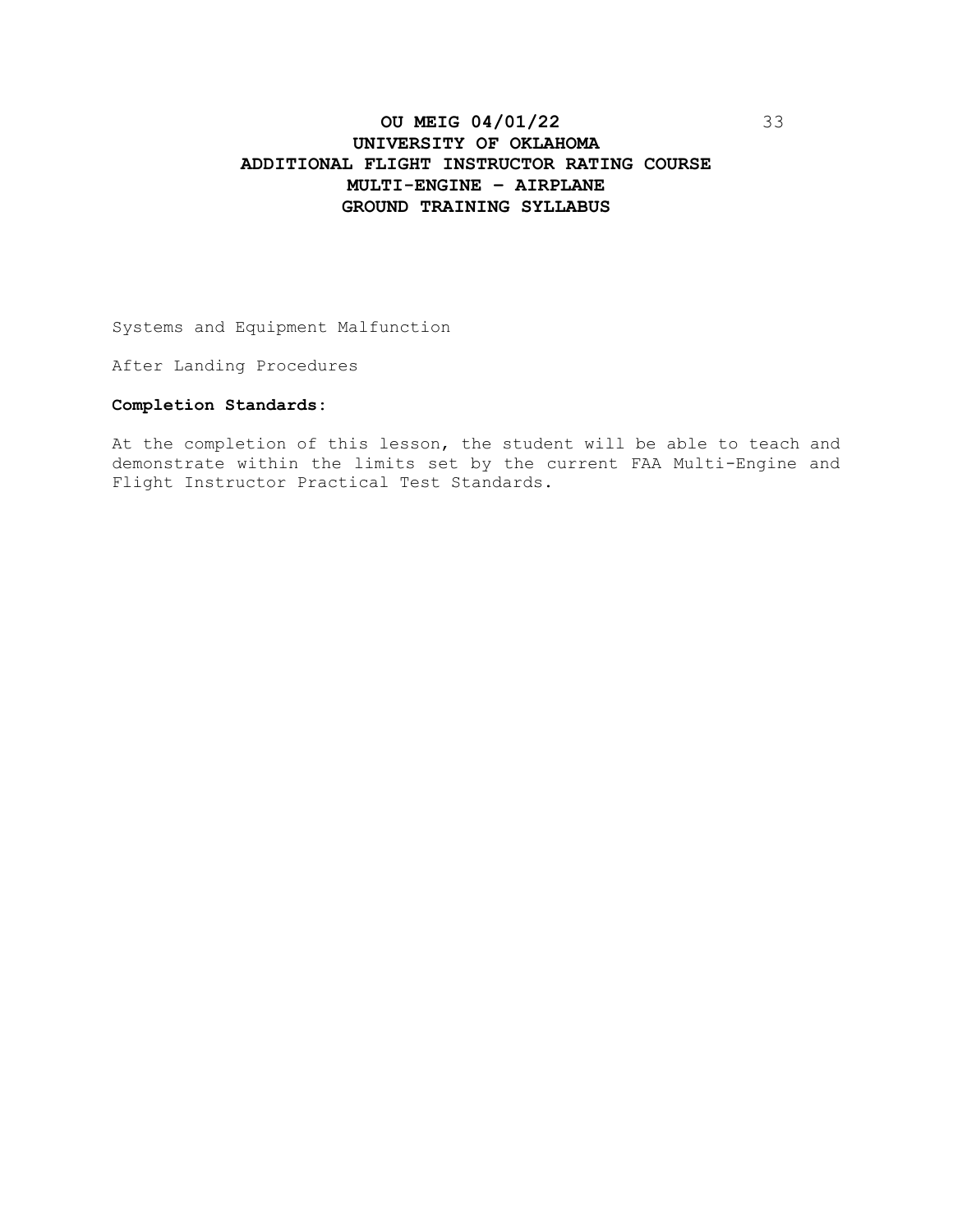# **OU MEIG 04/01/22** 34 **UNIVERSITY OF OKLAHOMA ADDITIONAL FLIGHT INSTRUCTOR RATING COURSE MULTI-ENGINE – AIRPLANE GROUND TRAINING SYLLABUS**

**FLIGHT LESSON 14 DUAL - FINAL STAGE CHECK**

#### **Lesson Objective:**

This lesson is a stage check conducted by the Chief Flight Instructor or Assistant Chief Flight Instructor. The student must demonstrate flight instructor proficiency. Note: Several areas indicate a minimum number of tasks which must be evaluated. The student must be prepared to demonstrate proficiency in all the listed tasks.

### **Content:**

Preflight Procedures (A minimum of one of the following)

- Preflight Inspection
- Single-Pilot Resource Management
- Engine Starting

Takeoffs, Landings and Go-Arounds (At least two takeoff tasks and two landing tasks from the following)

- Normal and Crosswind Takeoff and Climb
- Short-Field Takeoff and Maximum Performance Climb
- Normal and Crosswind Approach and Landing
- Go-Around/Rejected Landing
- Short-Field Approach and Landing

Performance Maneuver – Steep Turns

Slow Flight and Stalls (At least one of the following)

- Maneuvering During Slow Flight
- Power-On Stalls
- Power-Off Stalls
- Accelerated Maneuver Stalls (Demonstration)

Emergency Operations (At least the second or third, the forth and one other of the following)

- Systems and Equipment Malfunctions
- Engine Failure During Takeoff Before Vmc
- Engine Failure After Liftoff
- Approach and Landing With an Inoperative Engine
- Emergency Descent
- Emergency Equipment and Survival Gear